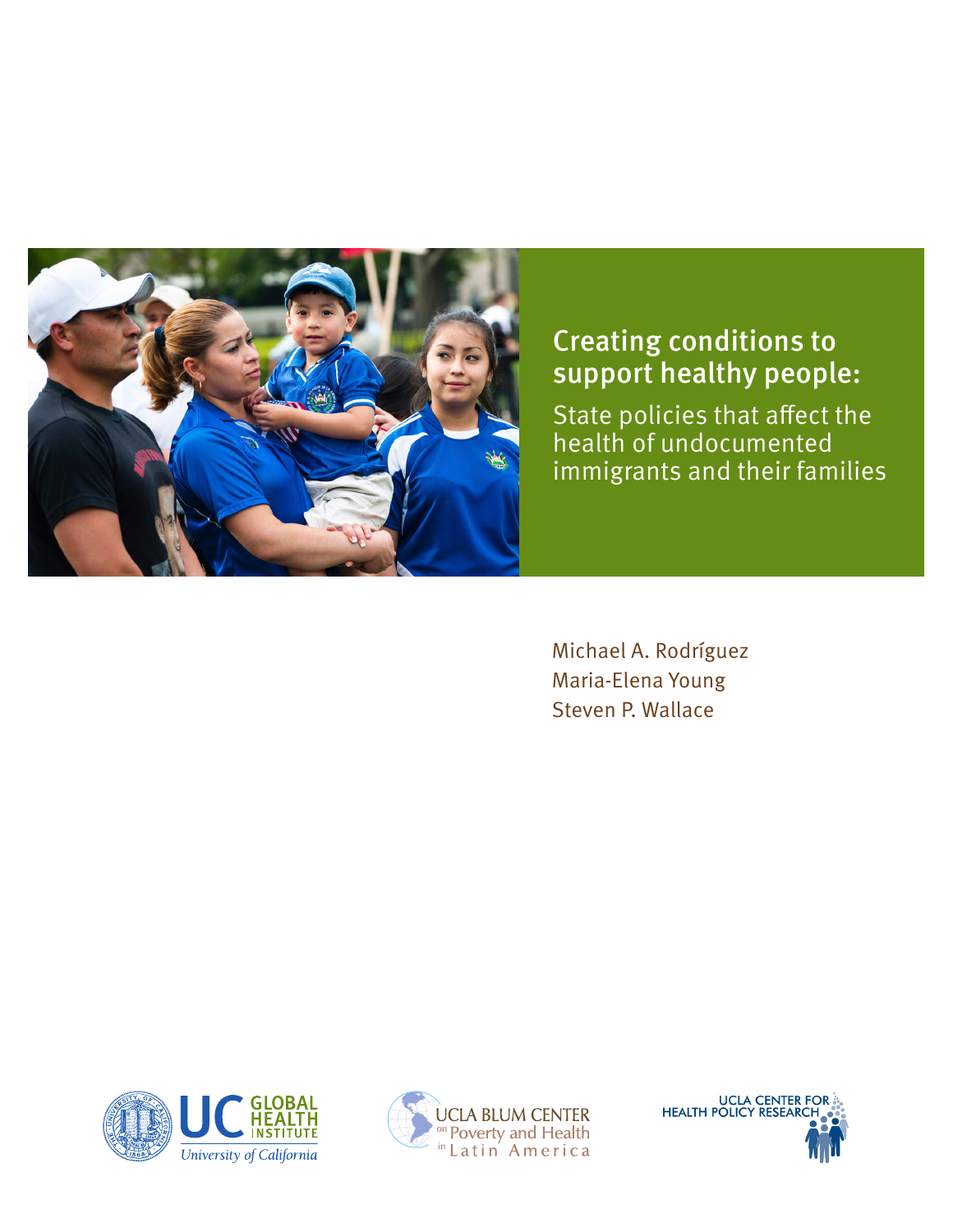Copyright © 2015 University of California Global Health Institute

#### University of California Global Health Institute

Administrative Core 550 16th Street, 3rd Floor San Francisco, CA 94158 Website: [ucghi.universityofcalifornia.edu](http://ucghi.universityofcalifornia.edu)

#### **Ordering information**

This publication is available for electronic download at [ucghi.universityofcalifornia.edu/](http://ucghi.universityofcalifornia.edu/about-us/publications.aspx) [about-us/publications.aspx](http://ucghi.universityofcalifornia.edu/about-us/publications.aspx) and at [healthpolicy.](http://healthpolicy.ucla.edu/publications/search/pages/detail.aspx?PubID=1373) [ucla.edu/publications/search/pages/detail.](http://healthpolicy.ucla.edu/publications/search/pages/detail.aspx?PubID=1373) [aspx?PubID=1373.](http://healthpolicy.ucla.edu/publications/search/pages/detail.aspx?PubID=1373)

#### **Recommended citation**

Rodríguez, Michael, A., Young, Maria-Elena, Wallace, Steven P. *Creating conditions to support healthy people: State policies that affect the health of undocumented immigrants and their families.* Los Angeles, California. University of California Global Health Institute. (2015)

Cover photo ©iStock.com/rrodrickbeiler.

Produced in the United States of America.

First Edition, April 2015.

This is an open-access document distributed under the terms of the Creative Commons Attribution-Noncommercial License, which permits any noncommercial use, distribution, and reproduction in any medium, provided the original authors and source are credited.

### About the authors

Michael A. Rodríguez is professor and vice chair of Family Medicine at the David Geffen School of Medicine at UCLA; director of the UCLA Blum Center on Poverty and Health in Latin America; and co-director of the Center of Expertise on Migration and Health at the UC Global Health Institute.

Maria-Elena Young is a graduate student researcher at the UCLA Center for Health Policy Research and a PhD student in the Department of Community Health Sciences at the UCLA Fielding School of Public Health.

Steven P. Wallace is professor and chair of the Department of Community Health Sciences and associate director of the UCLA Center for Health Policy Research at the UCLA Fielding School of Public Health.

### Acknowledgements

We would like to express our gratitude to the reviewers who have helped shape the report including: Hiroshi Motomura, Claire Brindis, Steffanie Strathdee, and Anne Dubois.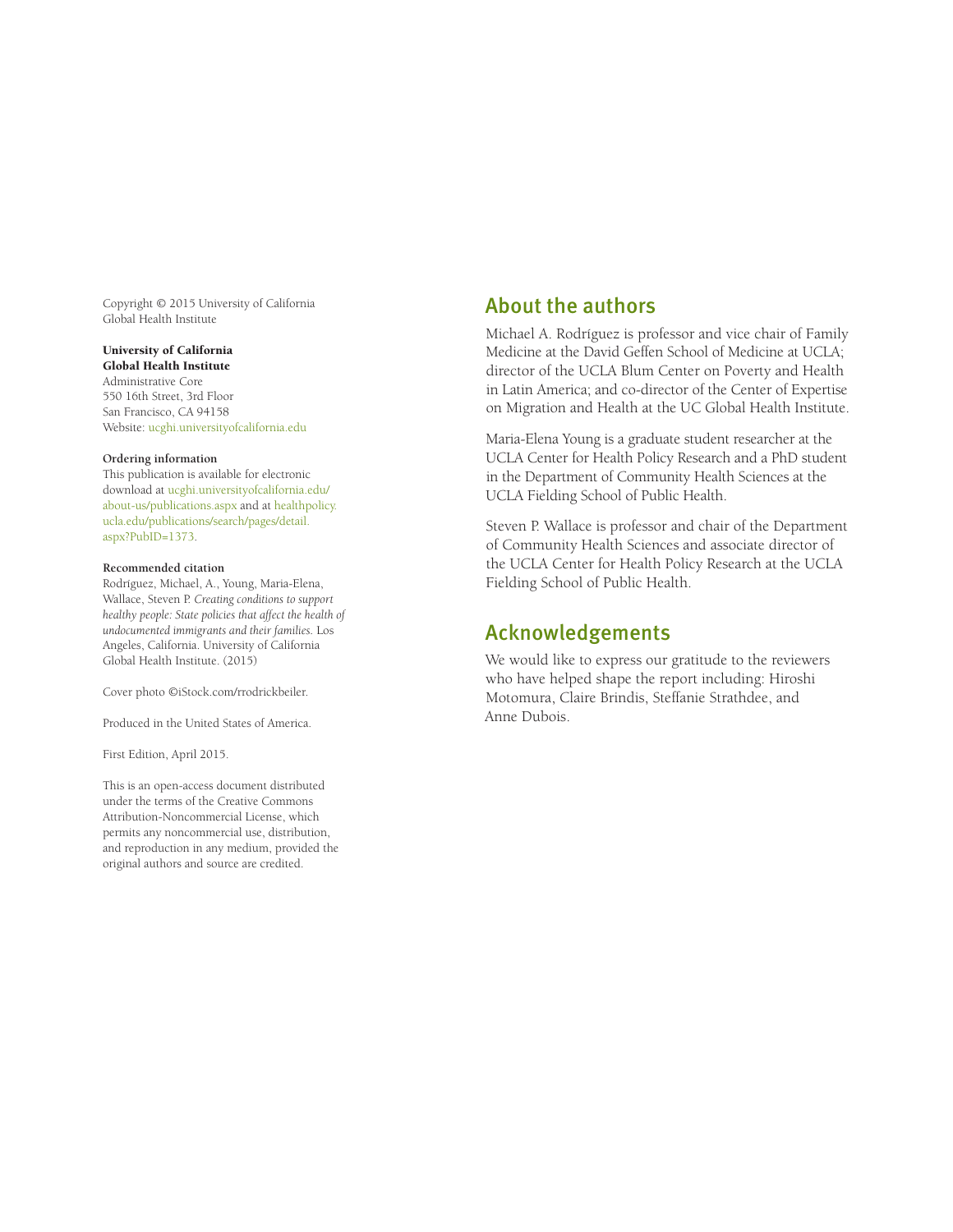# **Contents**

| <b>Executive summary</b>                                                                                | 1              |
|---------------------------------------------------------------------------------------------------------|----------------|
| Background                                                                                              | 1              |
| Methods                                                                                                 | 1              |
| Findings                                                                                                | 1              |
| Recommendations                                                                                         | 2              |
| Conclusion                                                                                              | $\overline{2}$ |
| Introduction                                                                                            | 3              |
| Objectives                                                                                              | 5              |
| Policy areas                                                                                            | 6              |
| Categorization as inclusive or exclusive                                                                | 6              |
| Approach                                                                                                | 6              |
| <b>Findings</b>                                                                                         | 8              |
| Policy Area 1: Public health and welfare benefits                                                       | 8              |
| Policy Area 2: Higher education                                                                         | 8              |
| Policy Area 3: Labor and employment practices                                                           | 9              |
| Policy Area 4: Driver licensing and identification                                                      | 10             |
| Policy Area 5: Federal enforcement: Secure Communities                                                  | 11             |
| Table: Scoring of policies related to undocumented immigrants'<br>health, total and policy area scores. | 12             |
| Map: Where states rank on policies that affect the health of the<br>undocumented                        | 14             |
| <b>Discussion</b>                                                                                       | 15             |
| Even having the highest score leaves much room for improvement<br>Implementation matters                | 15<br>15       |
| <b>Recommendations</b>                                                                                  | 17             |
| Conclusion                                                                                              | 18             |
| References                                                                                              | 19             |
| <b>Appendix: Policy sources</b>                                                                         | 21             |
| Public health and welfare benefits                                                                      | 21             |
| Higher education                                                                                        | 21             |
| Labor and employment practices                                                                          | 21             |
| Driver licensing and identification                                                                     | 21             |
| Federal enforcement: Secure Communities                                                                 | 21             |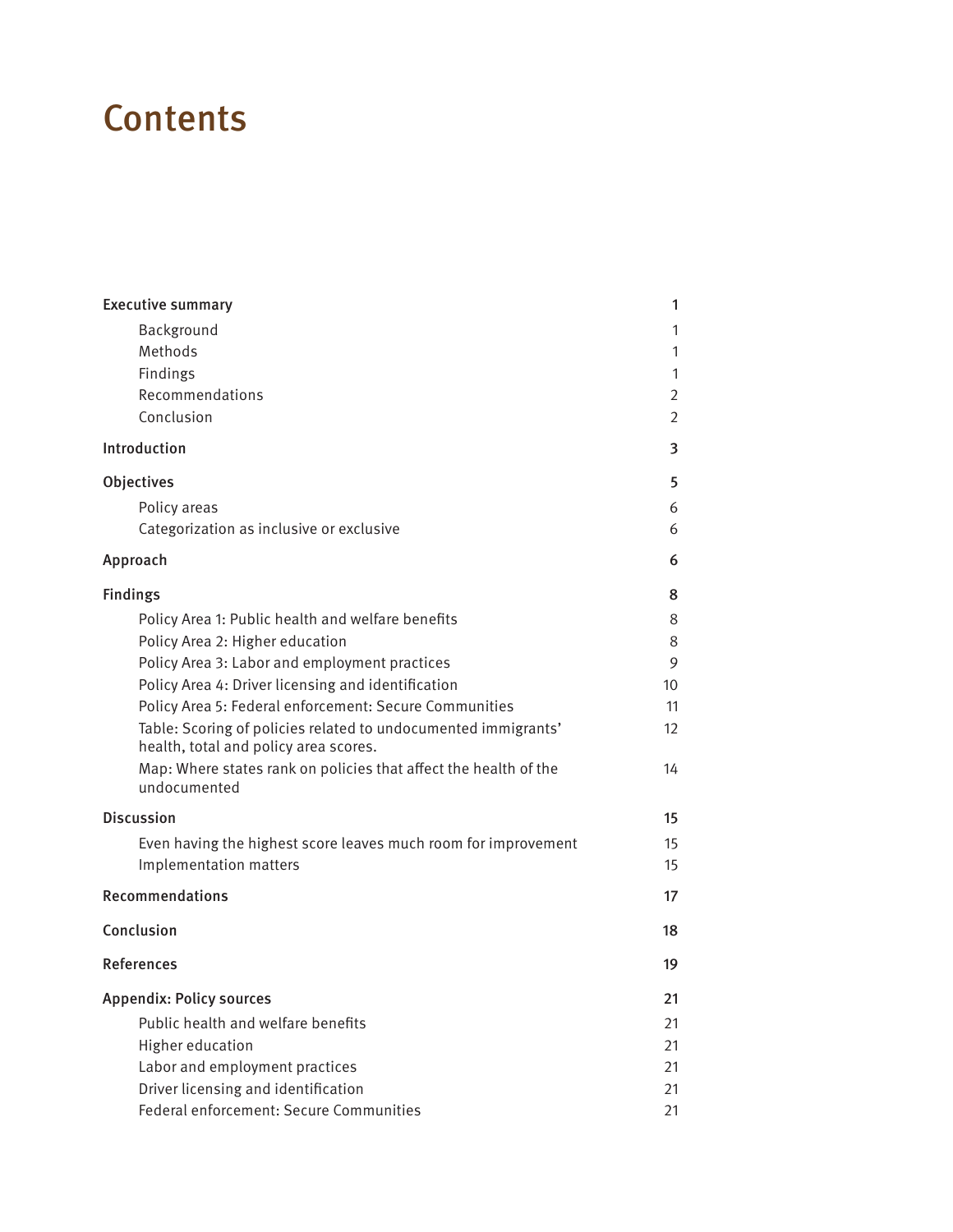## <span id="page-3-0"></span>Executive summary

## **Background**

The health of undocumented immigrants has become a topic of public health concern in recent years, and a growing body of research attempts to understand the impact of immigration policy on the well-being of immigrant communities. While the US economy relies on undocumented immigrants for filling the labor needs in a number of occupations, these individuals remain excluded from many public benefits, rights, and resources that could promote their health and the health of their families. Within a federal policy environment that is often exclusionary, states have increasingly played a role in shaping the social and economic factors that affect the health of undocumented immigrants. The legislation and policies being created at the state level are both inclusive—expanding the social inclusion of undocumented immigrants beyond that of federal policy, as well as exclusive—further restricting benefits, rights and resources for undocumented immigrants. The resulting state laws create variation throughout the nation in the social, economic, and political environment in which undocumented immigrants live and work.

In this report we focus on policies that affect the social determinants of health—the circumstances into which people are born, grow up, live, work, and age—and that impact immigrants' ability to live healthy lives. We review laws and regulations created through ballot initiatives, legislation, or administrative decisions that determine the benefits, rights, or resources for undocumented immigrants. The aims of this report are to identify a range of inclusive and exclusive state policies that directly or indirectly impact the health of undocumented immigrants; create a framework for assessing the level of inclusion of state policies; and identify policies that can be changed to improve the ability of undocumented workers and their families to have healthy lives.

## Methods

We selected five policy areas that influence immigrant health, while also being the subject of recent state policy activity: 1) public health and welfare benefits; 2) higher education; 3) labor and employment practices; 4) driver licensing and identification; and 5) the federal enforcement program, Secure Communities. The first three policy areas directly affect access to health care and other social determinants of health. The last two represent two areas of immigration policy that more indirectly impact health and are the focus of highly visible debates in many states. Within these policy areas, we identified instances where federal policy allows for states to establish their own policy or allows variation in the implementation of federal policy. Criteria for selecting policies included: 1) policies that have a direct impact on immigrants based on their legal status; 2) policies that influence the social determinants of health; and 3) policies covered in existing summaries of all 50 states. Selected policies were then assigned a score according to a policy outcome that was either inclusive or exclusive and state policies were scored accordingly. The total inclusion score is the sum of each policy score.

## Findings

**Public health and welfare benefits** include children's health insurance, prenatal care, and eligibility calculations for the Supplemental Nutrition Assistance Program (SNAP). California, Illinois, Washington, District of Columbia, New York, and Massachusetts have the most inclusive score of 3 because they provide health insurance for some or all children regardless of legal status, offer full Medicaid to pregnant undocumented women, and include all family members in calculating the family size when determining income eligibility. Meanwhile, those determined as the most exclusive, Connecticut, Utah, Kansas, Arizona, and Ohio, do not provide any of these benefits to undocumented residents. The remaining states have some combination of inclusive and exclusive policies, with the majority offering only one of the three benefits in this area.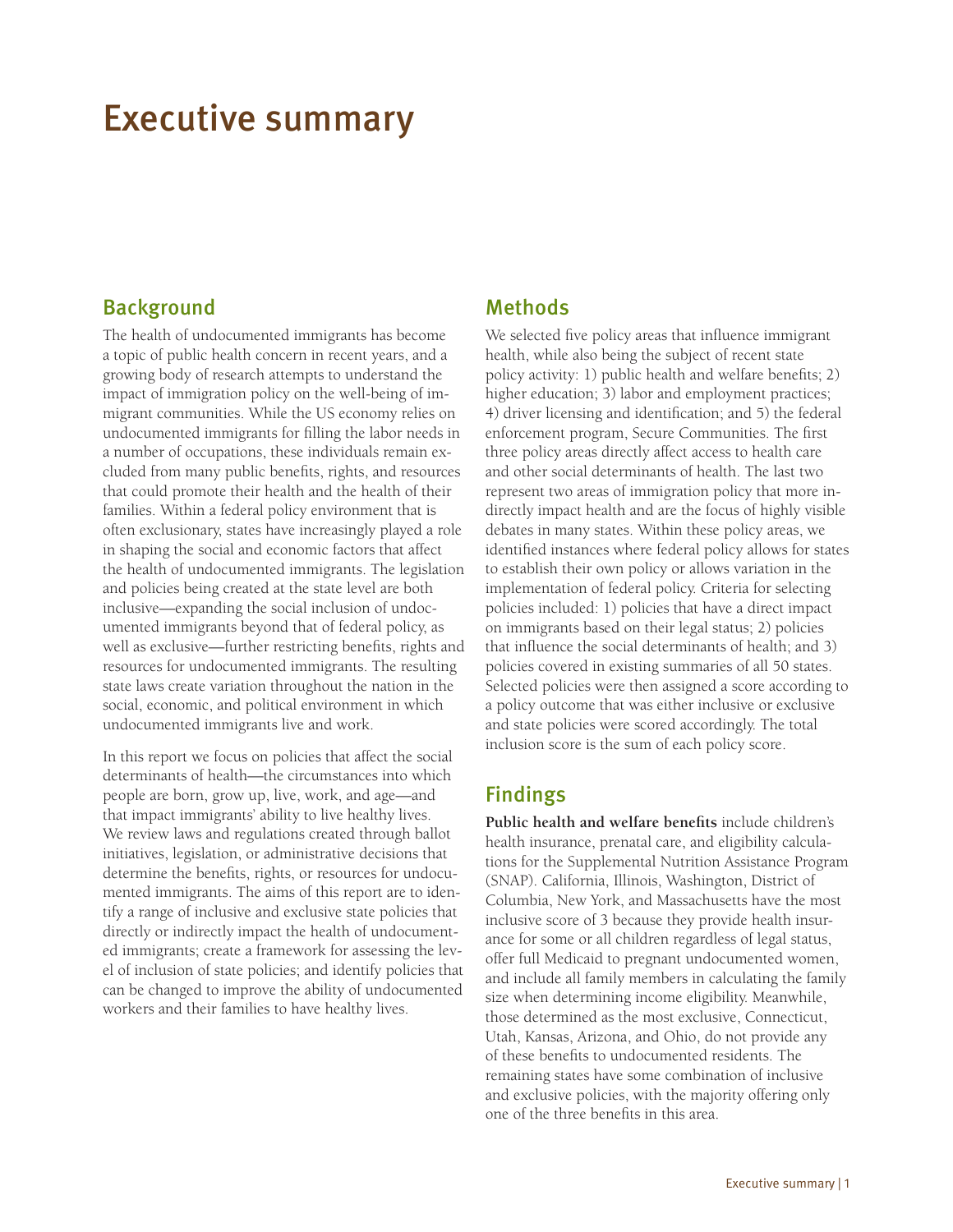<span id="page-4-0"></span>**Higher education** involves state laws related to in-state tuition and scholarships and financial aid. The most inclusive—California, Illinois, Minnesota, New Mexico and Texas—had a cumulative score of 2 since they offer both in-state tuition and scholarships. Thirty-one states received a score of -2 as they provide no higher education support to undocumented students and 15 states received a score of 0 as they only provide in-state tuition, but no scholarships or financial aid.

**Labor and employment practices** cover workers' compensation law and employee work authorization under the E-Verify system. Only California received the most inclusive possible score of 2. In contrast, 15 states received the most exclusive score possible of -1, indicating that they both mandate the use of E-Verify and do not explicitly include undocumented workers in their workers' compensation laws. Thirty states received a score of 0, indicating their adoption of one of the two exclusive policy positions.

**Driver licensing and identification** concerns the provision of driver's licenses to undocumented immigrants and opposition to the REAL ID Act. The four states—Colorado, Illinois, Washington, and Utah—that received the highest score of 2 provide undocumented immigrants with driver's licenses and oppose the REAL ID Act. The seven states that scored a 1—California, Nevada, District of Columbia, New Mexico, Maryland, Connecticut, and Vermont—only provide driver's licenses; whereas the 21 states that scored 0 only oppose the REAL ID Act. The remaining 19 neither oppose REAL ID nor grant licenses.

**Federal enforcement: Secure Communities** entails state legislation to limit the federal Secure Communities (SComm) enforcement program. Only three states— California, Colorado, and Connecticut—scored the highest possible score of 1, as they are the only states that have succeeded in limiting SComm.

**Total inclusion scores** show California having the most inclusive set of policies that foster conditions beneficial to the health of undocumented immigrants. Illinois, Washington, Colorado, and Texas round out the top five inclusive states. The states with the most exclusionary policies are Ohio, followed by Alabama, Arizona, Indiana, Mississippi, and West Virginia. The average score of -2.5 for the 50 states and the District of Columbia indicates that most states have policy environments that exclude undocumented immigrants from some protections in several key domains of life that can impact their health.

## Recommendations

There are many opportunities for policy makers to strengthen state laws that improve the legal, social, and economic environments that foster the health of undocumented immigrants. In addition, policy makers should work to limit federal laws that actively restrict undocumented immigrants' rights or access to resources. Public policy areas where changes should be considered so that they promote healthy conditions for everyone living the US, including undocumented immigrants, are:

- **A wider variety of social welfare policies that provide basic rights.** Following the Universal Declaration of Human Rights, of which the United States is a signatory, political, economic, and social rights (including health) should be extended to all residents who contribute to the society and the economy of the state.
- **Policies specific to health issues** (e.g., end-of-life care) **and labor issues** (e.g., preventing wage theft or occupational injury, etc).
- **Administrative and implementation policies at the state and local levels that promote immigrant integration**, such as free ESL classes, legal assistance in seeking deferred action or other options for obtaining lawful status, and professional licenses without regard to immigration status.
- **Policies that create a climate of acceptance of all immigrants** and that would reduce immigrants' fear and avoidance of public authorities.

## Conclusion

Our analysis of each state's policies brings to light the critical role states play in promoting or hindering the well-being of undocumented immigrants throughout the nation, and it sets the stage for additional research, advocacy, and action to ensure the advancement of policies that include undocumented immigrants.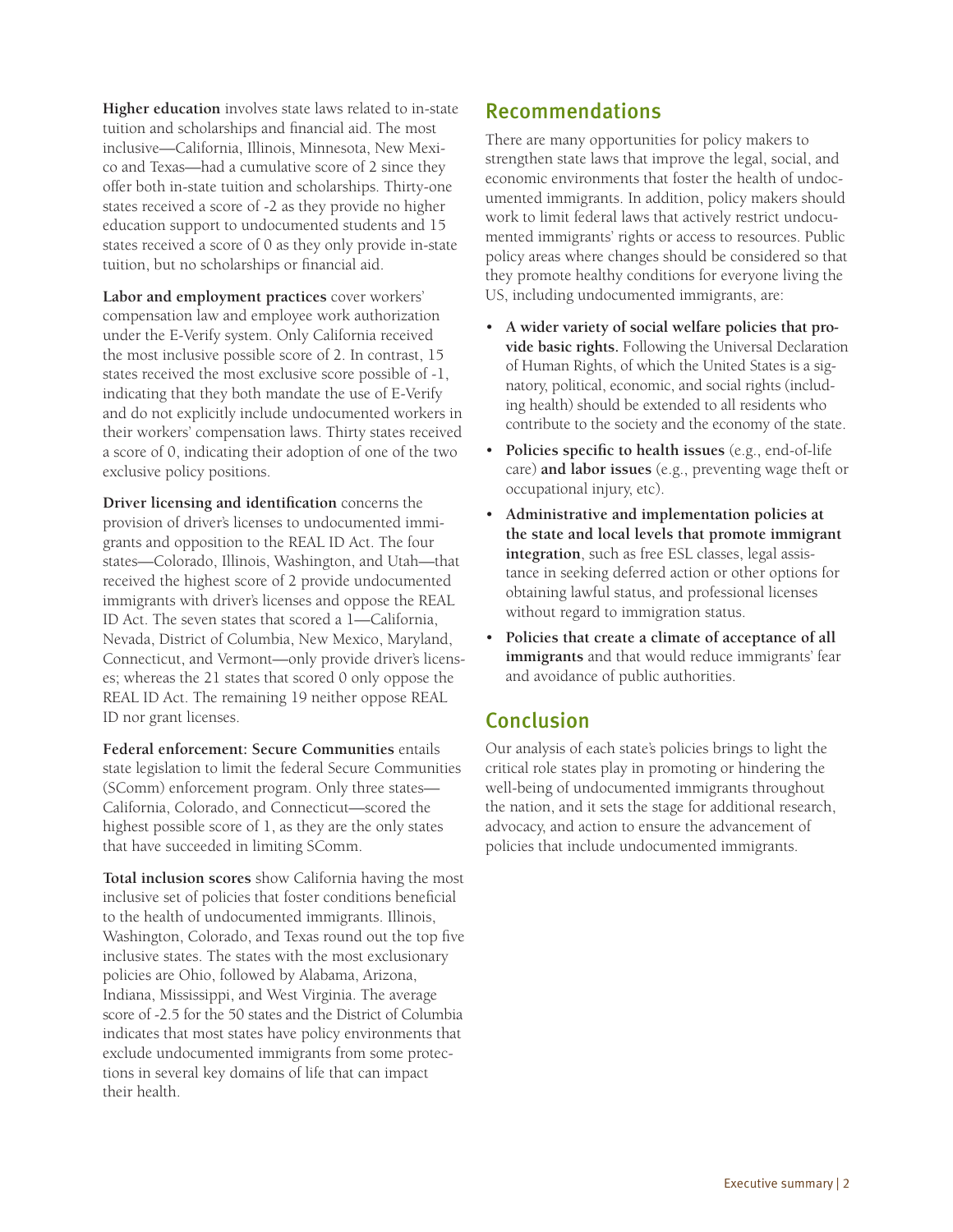# <span id="page-5-0"></span>Introduction

The health of undocumented immigrants has become a topic of public health concern in recent years, $1-3$  and a growing body of research attempts to understand the impact of immigration policy on the well-being of immigrant communities.<sup>1, 4</sup> While the US economy relies on undocumented immigrants for filling the labor needs in a number of occupations,<sup>5</sup> these individuals remain excluded from many public benefits, rights, and resources that could promote their health and the health of their families. The Illegal Immigration Reform and Immigrant Responsibility Act of 1996 (IIRIRA; Pub.L. 104–208, 110 Stat. 3009-551, Sec. 505) and the Personal Responsibility and Work Opportunity Act (Public Law 104-193, a major "welfare reform" bill) created the current policy framework with decreased health care benefits for undocumented immigrants and increased border and interior enforcement. States were allowed to spend their own money to extend benefits, but it required affirmative action to do so. Since then, proposals to create a path to citizenship for the nation's undocumented immigrants have repeatedly been blocked in Congress. Within this exclusionary environment, states have increasingly played a role in shaping the social and economic factors that affect the health of undocumented immigrants.<sup>6</sup>

The legislation and policies being created at the state level are both inclusive—expanding the social inclusion of undocumented immigrants beyond that of federal policy, as well as exclusive—further restricting benefits, rights and resources for undocumented immigrants. The resulting state laws create variation throughout the nation in the social, economic, and political environment in which undocumented immigrants live.<sup>6</sup> In this report, we focus on policies that affect the social determinants of health—the circumstances into which people are born, grow up, live, work, and age—and that impact immigrants' ability to live healthy lives.

It is important to preface the discussion of state policies with a brief definition and description of the undocumented immigrant population. The term *undocumented* 

or *unauthorized* is generally used to describe individuals who lack some form of lawful presence in the country, such as *lawful permanent residence* (LPR) or a *lawful temporary status*, such as a temporary worker, student, or short-term tourist. The state of being undocumented, however, is not static. While the majority of undocumented residents enter the country without authorization, as many as 40% are admitted with a valid visa (tourist, student, etc.) and remain beyond the authorized period.7 Some undocumented individuals may be eligible to obtain some form of lawful status, such as asylum or lawful permanent resident status through spousal or other family sponsorship. Others are eligible for one of the many "twilight statuses" that are not formally considered undocumented, such as *deferred action* (a reprieve from deportation that does not confer lawful status, such as DACAa ), *temporary protected status*  $(TPS)$ ,<sup>b</sup> or parole. These twilight statuses neither confer LPR status nor guarantee permanent authorization to be in the country, and while they provide employment authorization they typically do not confer eligibility for any federally funded benefits.<sup>8</sup>

Legal status and the category of undocumented are the result of federal immigration policy, as the federal government has sole power to determine who can or cannot officially enter the country. The full constellation of policies that create the rights and resources of those who have the status of being undocumented are governed by federal, state, and local laws, regulations, and court rulings, as well as the way that those laws and regulations are applied in practice.

For the purpose of this report the term *undocumented* applies to those individuals who lack legal

a Deferred Action for Childhood Arrivals (DACA), see [www.uscis.gov/](http://www.uscis.gov/humanitarian/consideration-deferred-action-childhood-arrivals-daca) [humanitarian/consideration-deferred-action-childhood-arrivals-daca](http://www.uscis.gov/humanitarian/consideration-deferred-action-childhood-arrivals-daca).

b For example, after a 2010 earthquake devastated populated areas of Haiti and created a humanitarian crisis, the US Department of Homeland Security designated Haitians already living in the United States as having TPS if they registered. Over 50,000 Haitians in the US have since been given TPS status, which currently runs until 2016. [www.gpo.gov/](http://www.gpo.gov/fdsys/pkg/FR-2014-03-03/html/2014-04593.htm) [fdsys/pkg/FR-2014-03-03/html/2014-04593.htm.](http://www.gpo.gov/fdsys/pkg/FR-2014-03-03/html/2014-04593.htm)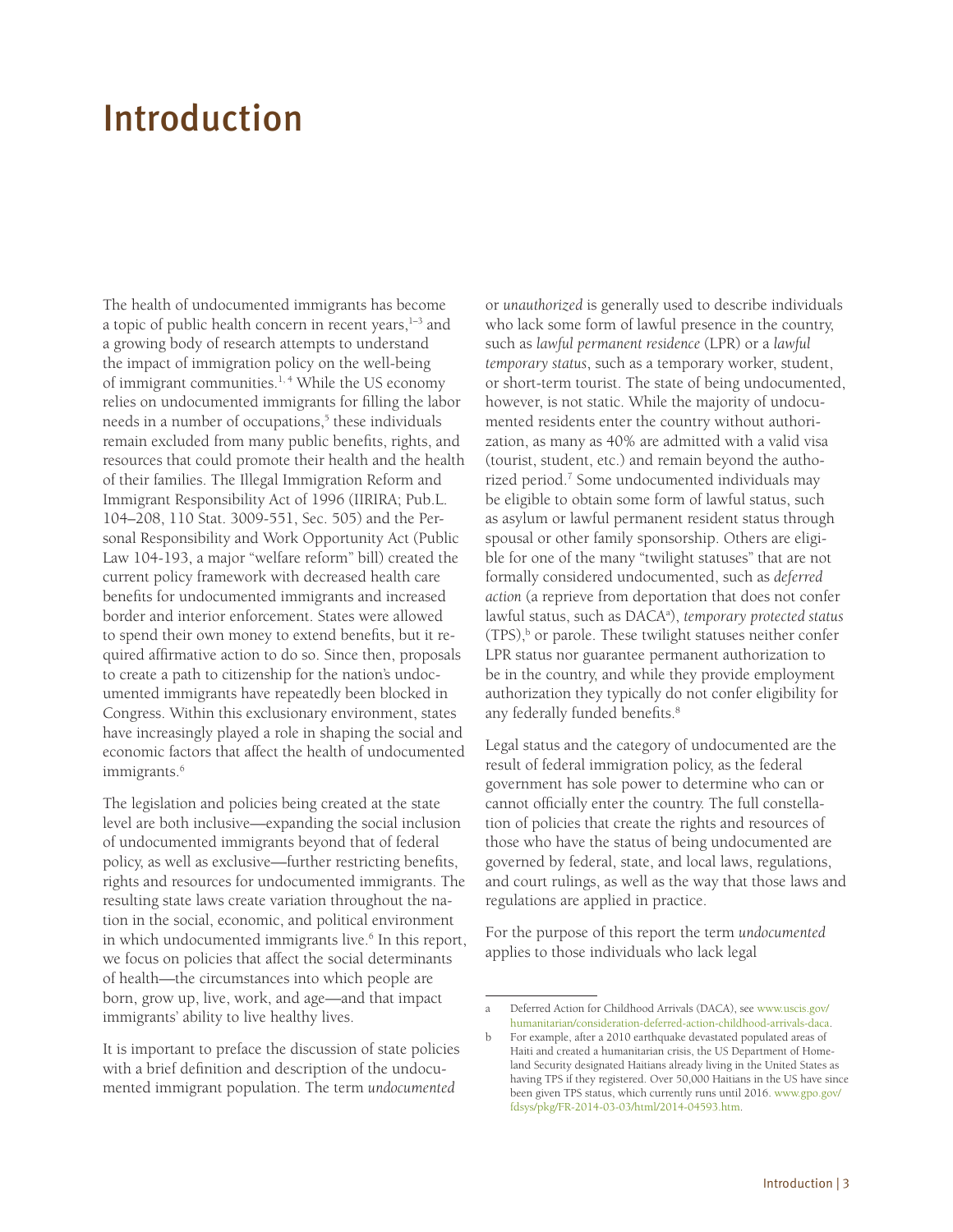documentation or permission to be in the country. It is important to note, however, that the specific definition of undocumented varies across laws and policies and the specific mechanisms of inclusion or exclusion of undocumented individuals varies by law or policy (hereafter, we use the term "policy" to refer to both laws and policies). For example, exclusionary policies generally do not use the word "undocumented" or even "immigrant;" but by virtue of not being listed as eligible, undocumented immigrants are legally excluded. In contrast, many policies that include undocumented immigrants explicitly state that those lacking lawful status are included, or proxy classifications are used, such as "individuals who do not have a social security number." It is estimated that there are 11.2 million undocumented immigrants in the United States, with the largest numbers living in California, Texas, Florida, and New York. The undocumented immigrant population is heterogeneous; for example, Florida has the third largest number of undocumented immigrants, with 13% from Mexico, whereas two-thirds of immigrants in California and Texas are from Mexico.<sup>9</sup> At the same time, the undocumented immigrant population has increased in the past decade in "new destination" states such as Virginia, Georgia, and North Carolina. In addition, about four million US-born citizen children have at least one undocumented parent; these "mixed status" families account for almost half of all families with undocumented adults.<sup>10</sup>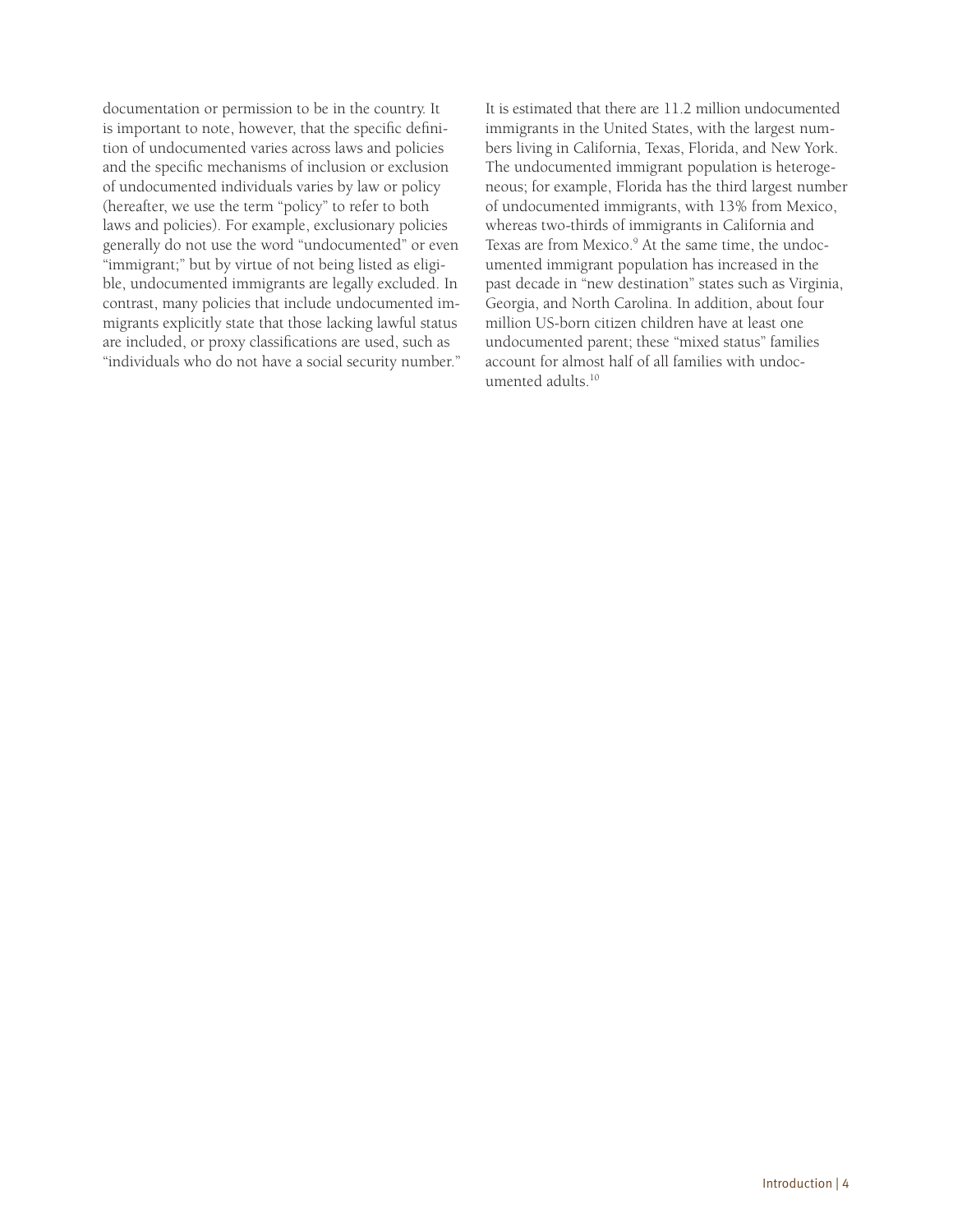# <span id="page-7-0"></span>**Objectives**

The information presented in this report provides an overview of the policy landscape in the 50 states and the District of Columbia, and is intended to inform public health researchers and practitioners in their work to advance the health of all members of their communities. The overall goal of this state-level policy report is to present a broad picture of the policies that can have an impact, directly or indirectly, on the health of undocumented immigrants and their families. Specifically, this report identifies a range of inclusive and exclusive state policies that shape the social inclusion and health of undocumented immigrants, and provides an overview of state policies that demonstrates the variation across states. Our aim is not to provide a comprehensive listing of all areas of policy that impact health. Rather,

we provide examples across several policy areas of how states include or exclude undocumented immigrants and their families. Many policies examined here were enacted through state legislatures, while others were passed by voters through ballot initiatives; a small number were created via regulations or rules determined by a state administrative agency (e.g., Department of Motor Vehicles or the state university regents). We have selected only policies that affect the social determinants of health and that have recently been the focus of advocacy or legislative action. We offer a discussion on the implications of our findings for the health and well-being of undocumented immigrants and provide recommendations of policy areas that merit further attention.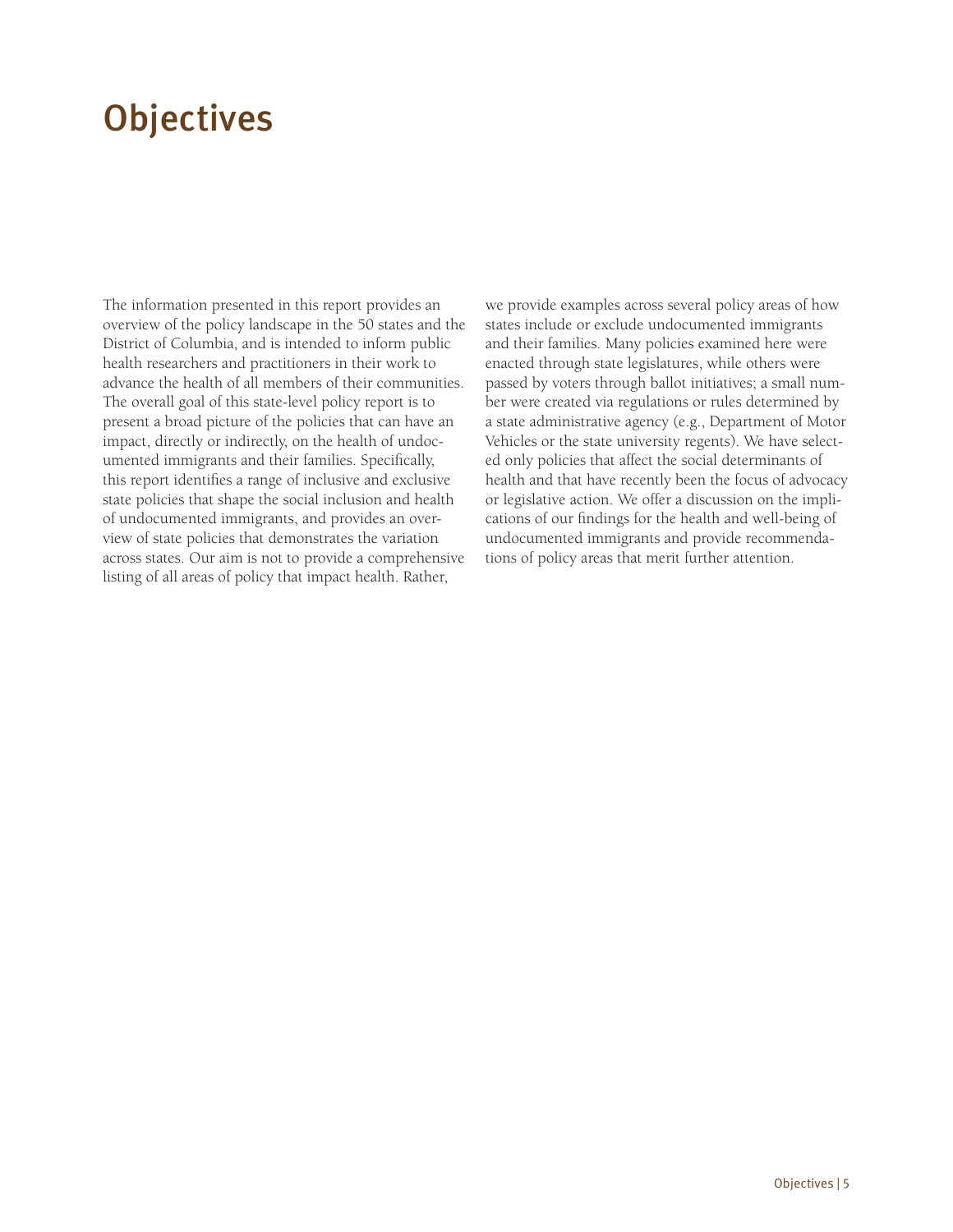# <span id="page-8-0"></span>Approach

While this is not a legal analysis, it is a review of specific policies that define laws and regulations that determine a right, benefit, or resource for undocumented immigrants and their families. We focus on five policy areas at the state level that shape the social determinants of health for undocumented immigrants: public health and welfare benefits, higher education, labor and employment practices, driver licensing and identification, and the federal enforcement program Secure Communities.<sup>c</sup>

### Policy areas

We selected five policy areas that have an influence on immigrant health and have been the subject of recent state policy activity. The first three policy areas—public health and welfare benefits, higher education, and labor and employment practices—directly affect access to health care and other social determinants of health.<sup>11</sup> The last two—driver licensing and identification and the federal enforcement program, Secure Communities represent two areas of immigration policy that have recently been under debate in many states and indirectly impact health. These latter two also represent opposite ends of the inclusive-exclusive spectrum. Providing a driver's license provides an undocumented immigrant with not just the right to drive, but also the means to establish an identity under state law. Policies such as Secure Communities, in contrast, involve state and local governments in helping to enforce federal immigration laws that aim to deport immigrants, creating a "chilling effect" that discourages immigrants from using public services and being in public places.

We selected specific policies where federal law allows for states to establish their own policy or allows variation in the implementation of federal policy. Policies that are determined solely at the federal level, and for which there is no state variation, were not included. However, this does not mean that federal policies are implemented in the same manner across all states (see Discussion). Criteria for selecting these policies included: 1) policies that have a direct impact on immigrants based on their legal status; 2) policies that influence the social determinants of health; and 3) policies for which information was available and previously reviewed by another established policy or legal organization for all 50 states (See Appendix: Policy Sources and the supplemental Methodology<sup>d</sup>). We searched existing policy resources including reports, legal articles, government websites and reports, and other sources that systematically summarized policy for all 50 states. For each policy area, we documented whether or not a policy existed; a description of the policy; the legislation number or code; date, and source (See Appendix).

### Categorization as inclusive or exclusive

To score the policies in each state, we determined what outcome constituted an inclusive or exclusive policy. In addition, a neutral category was created when appropriate. The inclusive outcomes were given a score of 1 and the exclusive outcomes were given a score of -1 and a neutral outcome was given a score of 0.<sup>vii</sup> For example, we classified legislation that mandates the use of E-Verify as exclusive since it is intended to limit the employability of undocumented residents; legislation that limits the use of E-Verify was classified as inclusive. In many cases, the absence of a policy is an indication of the policy environment since the absence allows a restrictive

After the time period that this policy review covers, Secure Communities was replaced with a revised program called the "Priority Enforcement Program." It reduces, but does not eliminate, the jail holds that ICE requests local law enforcement to conduct of those who are arrested and who may also be undocumented immigrants. While the new policy may reduce the number of immigrants who are deported and/or shift the characteristics of those deported, it remains to be seen if the "chilling effect" of the new program is any less than the old one. [www.nytimes.com/2015/01/16/us/secure-communities-immigration](http://www.nytimes.com/2015/01/16/us/secure-communities-immigration-program-battle.html)[program-battle.html.](http://www.nytimes.com/2015/01/16/us/secure-communities-immigration-program-battle.html)

d The separate detailed methodology document is available at [healthpolicy.](http://healthpolicy.ucla.edu/publications/search/pages/detail.aspx?PubID=1373) [ucla.edu/publications/search/pages/detail.aspx?PubID=1373.](http://healthpolicy.ucla.edu/publications/search/pages/detail.aspx?PubID=1373)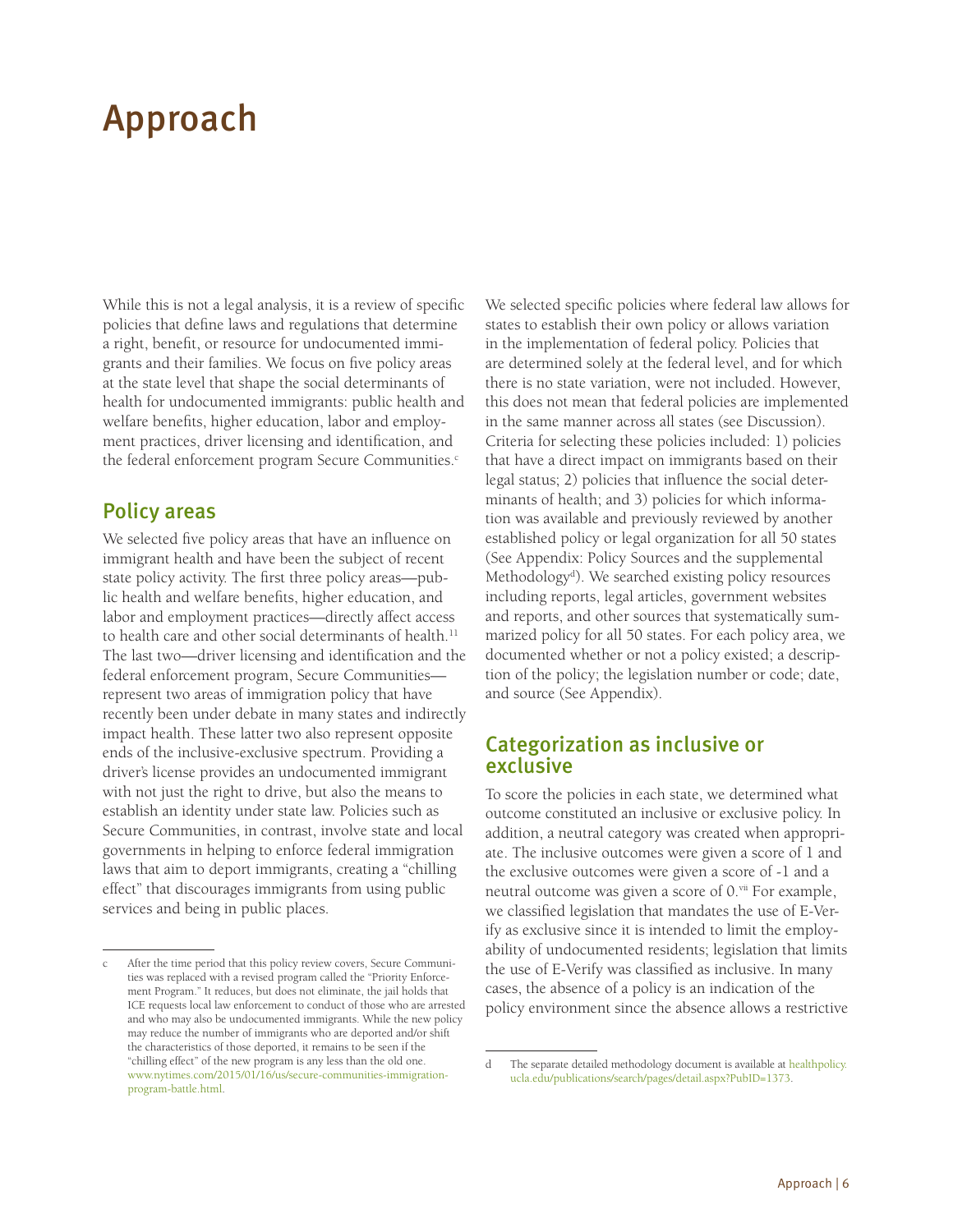federal policy to apply. For example, not having legislation that grants a driver's license to undocumented immigrants is exclusive because the lack of a policy prohibits undocumented immigrants from driving privileges due to a federal default rule in the REAL ID Act of 2005 (Pub. L. No. 109-13, 119 Stat. 302). This similarly applies to prenatal care for undocumented women, in-state college tuition for undocumented students who graduate from local high schools, and coverage of undocumented workers through workers' compensation. States were assigned a total inclusion score based on the tally of their policies.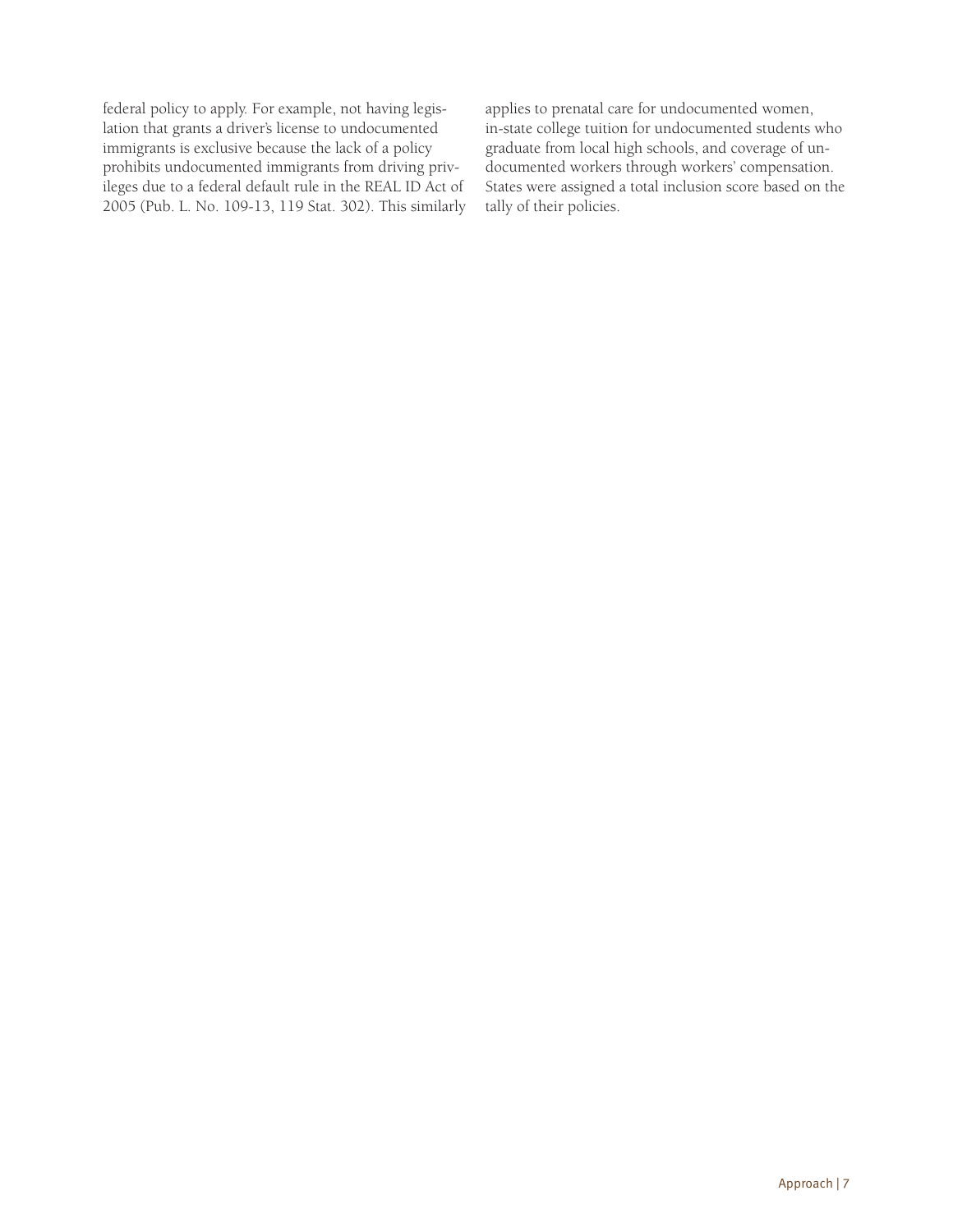# <span id="page-10-0"></span>Findings

The Table (page 12) presents each state's total score in each policy area. Below we discuss the importance of each policy, including harmful and beneficial effects for the health of undocumented immigrants and their families and provide recommendations for future policy development.

## Policy Area 1: Public health and welfare benefits

The policies identified for this area are children's health insurance, prenatal care, and funding formulas for the Supplemental Nutrition Assistance Program (SNAP, sometimes also referred to using the old program name, Food Stamps).

#### Child health insurance and prenatal care

Child health insurance increases the timely use of preventative care<sup>12</sup> and can contribute to an environment in which undocumented immigrants can access services without fear.<sup>13</sup> Similarly, receiving timely and good quality prenatal care is an important factor for both maternal and infant health.14 In mixed status families, if only some family members are eligible for services it may be a disincentive for the eligible family members to seek care for a variety of reasons, including, but not limited to, concerns about protecting undocumented family members in the household.15

#### Supplemental nutrition programs

For SNAP funding, the USDA provides two options for how non-eligible immigrants who are unable provide documentation of lawful presence are included in a family's income calculation. In calculating family income for eligibility, either a prorated adjustment is made that includes ineligible family members, or those who are ineligible are excluded in family size but included in family income calculations, thereby artificially inflating the amount of income per family member in eligibility calculations.

We assigned values for these policies as +1 (inclusive) or -1 (exclusive). States that provide health insurance for children regardless of legal status were coded as +1; those without child health insurance for undocumented immigrants were coded as -1. Similarly, states that offer full Medicaid to pregnant, undocumented women were coded as +1 and those not offering any health coverage for prenatal care were coded as  $-1$ .<sup>e</sup> States including all family members in calculating family size for SNAP, regardless of legal status, were coded as +1, while states that exclude undocumented family members from the calculation were coded as -1. Those with a total score of 3—California, Illinois, Washington, District of Columbia, New York, and Massachusetts—have the most inclusive public health and welfare benefits, as they provide health insurance for some or all children regardless of legal status, offer Medicaid to pregnant undocumented women, and include all family members in calculating family size for SNAP eligibility. Meanwhile, those identified as most the exclusive—Connecticut, Utah, Kansas, Arizona, and Ohio—do not provide any of these benefits.

### Policy Area 2: Higher education

The policies identified for this area are in-state tuition and scholarships and financial aid for undocumented college students. Higher education provides future economic opportunities that both facilitate immigrants' economic and social integration into society, and increases access to resources that promote well-being.<sup>10,16</sup> Financial assistance is critical for low-income students to pursue higher education.<sup>17</sup> Further, higher education policies can be viewed as a representation of each state's choice of opportunities provided to undocumented individuals who arrived in the United States as children.

Note that these policies may vary in implementation and scope, but due to how our data sources provided information, they are all coded simply dichotomously.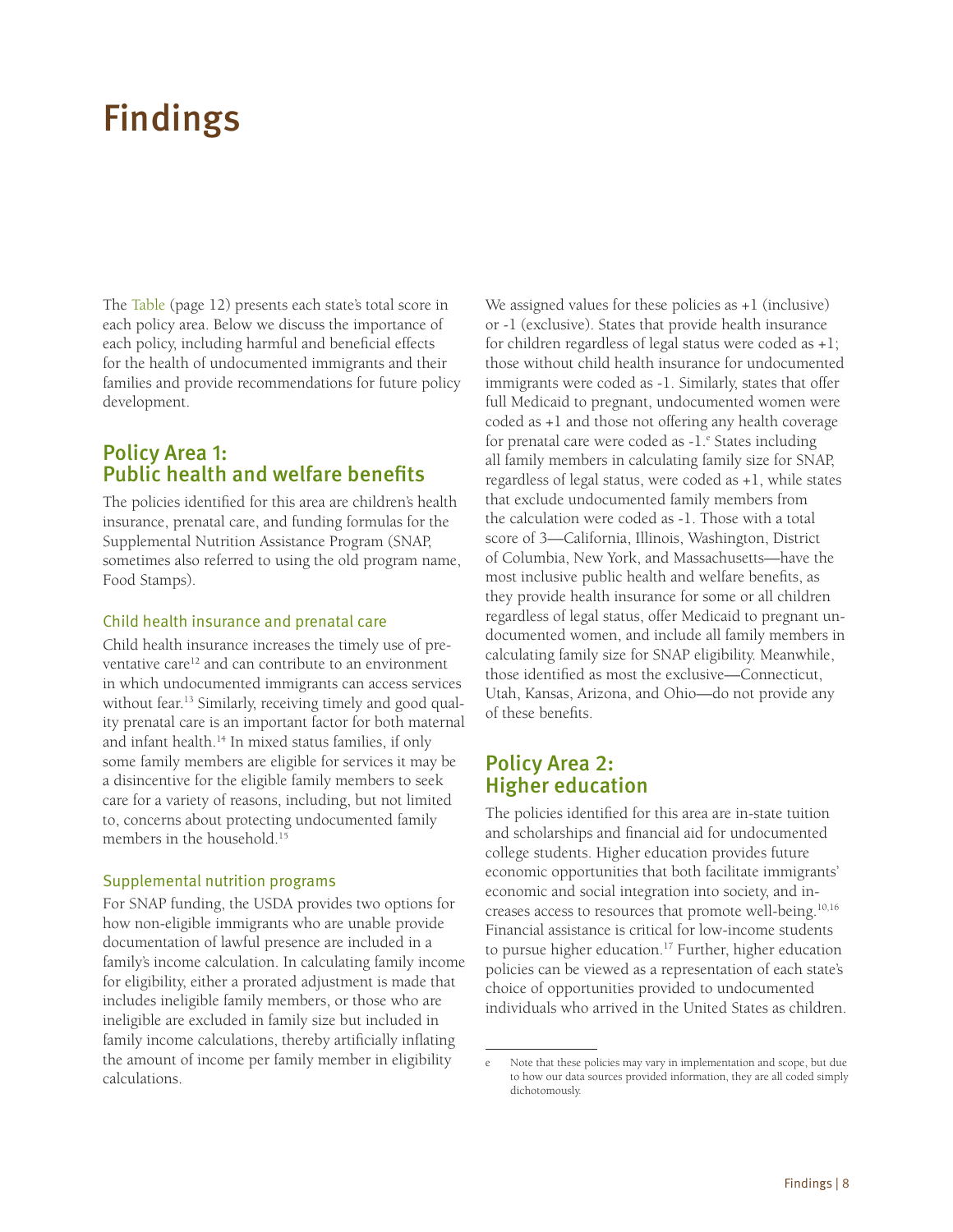<span id="page-11-0"></span>This symbolic aspect of education policies reflects states' social and political attitudes toward undocumented individuals, and youth in particular.

#### In-state tuition

The 1982 US Supreme Court Case, *Plyler v. Doe*, 457 US 202 (1982), held that undocumented children have a constitutional right to K-12 public education. There is no such federal right to higher education for undocumented immigrants. As a result, access to higher education for undocumented students, particularly those who immigrated as young children and have grown up in the United States, has been an area of vigorous state-level advocacy by undocumented youth and their supporters. While there is no federal policy that bars undocumented immigrants from seeking higher education, the Personal Responsibility and Work Opportunity Act (Public Law 104-193, a major "welfare reform" bill passed in 1996) created a variety of restrictions on the types of public benefits, including in-state tuition benefits, that can be granted to undocumented individuals.18 One example of state-led policy in this area is California's legislation, AB 540, an inclusive policy that allows undocumented students to qualify for in-state tuition without violating federal statutes.<sup>f</sup>

#### Scholarships and financial aid

The next step in expanding higher education rights for undocumented students is access to scholarships and financial aid, which make even the reduced costs of in-state tuition more affordable for undocumented students. California, for example, has extended the right to receive private and public forms of aid to undocumented students through the California Development, Relief, and Education for Alien Minors (DREAM) Act, which was passed as AB 130 and AB 131 in 2011.

States that provide in-state tuition and offer scholarships and financial aid to undocumented students were coded +1 for each policy. Those that do not provide in-state tuition or do not provide access to scholarships and financial were coded -1 for lacking each policy. Those that are most inclusive—California, Illinois, Minnesota, New Mexico, and Texas—had a total score of 2 since they offer both in-state tuition and state-financed financial aid

and scholarships. Thirty-one states received a score of -2 as they provide no higher education support to undocumented students, and 15 states received a score of 0 as they only provide in-state tuition, but no scholarships or financial aid.

### Policy Area 3: Labor and employment practices

The policies identified for this area are workers' compensation law and employee work authorization under the E-Verify system. These employment policies are directly related to health in that workers' compensation is designed as a no-fault system of providing injured workers with relief, while the strictness of work authorization screening may increase the level of job insecurity undocumented workers face, putting downward pressure on their wages as well as on their ability to organize around and improve unhealthy and dangerous working conditions.19

#### Workers' compensation laws

Workers' compensation laws were first established at the turn of the 20th century to address concerns about the high rates of workplace injuries among foreign-born workers.20 More recently, a 2002 court case, *Hoffman Plastic Compounds, Inc. v. NLRB*, 535 US 137 (2002), dramatically changed the policy landscape for the forms of remedies and benefits available to workers trying to form unions. While this case is not directly about workers' compensation, it emphasized undocumented workers' unlawful status over their workplace rights. As a result, unless undocumented immigrants are explicitly included in state-level worker protection and compensation laws, the applicability of those laws to them is tenuous.

#### Employee work authorization

A variety of both federal and state policies have been created to enforce immigration laws through the workplace by requiring that immigrant workers demonstrate their authorization to work. For example, the Illegal Immigration Reform and Immigrant Responsibility Act of 1996 (IIRIRA; Pub.L. 104–208, 110 Stat. 3009-551, Sec. 505) authorized the creation of an electronic database that combines data from the Social Security Administration and US Citizenship and Immigration Services (USCIS). This system, now called E-Verify, is intended to provide information about whether or not an individual is authorized to work in the United States. One concern about E-Verify is that it has been shown to have a high

f Federal law prohibits states from giving undocumented residents educational benefits that are not also available to any citizen or national regardless of their legal state of residence. States have dealt with this restriction by providing eligibility based on a student's enrollment in a high school in the state for a specified time and graduating or obtaining a GED in the state.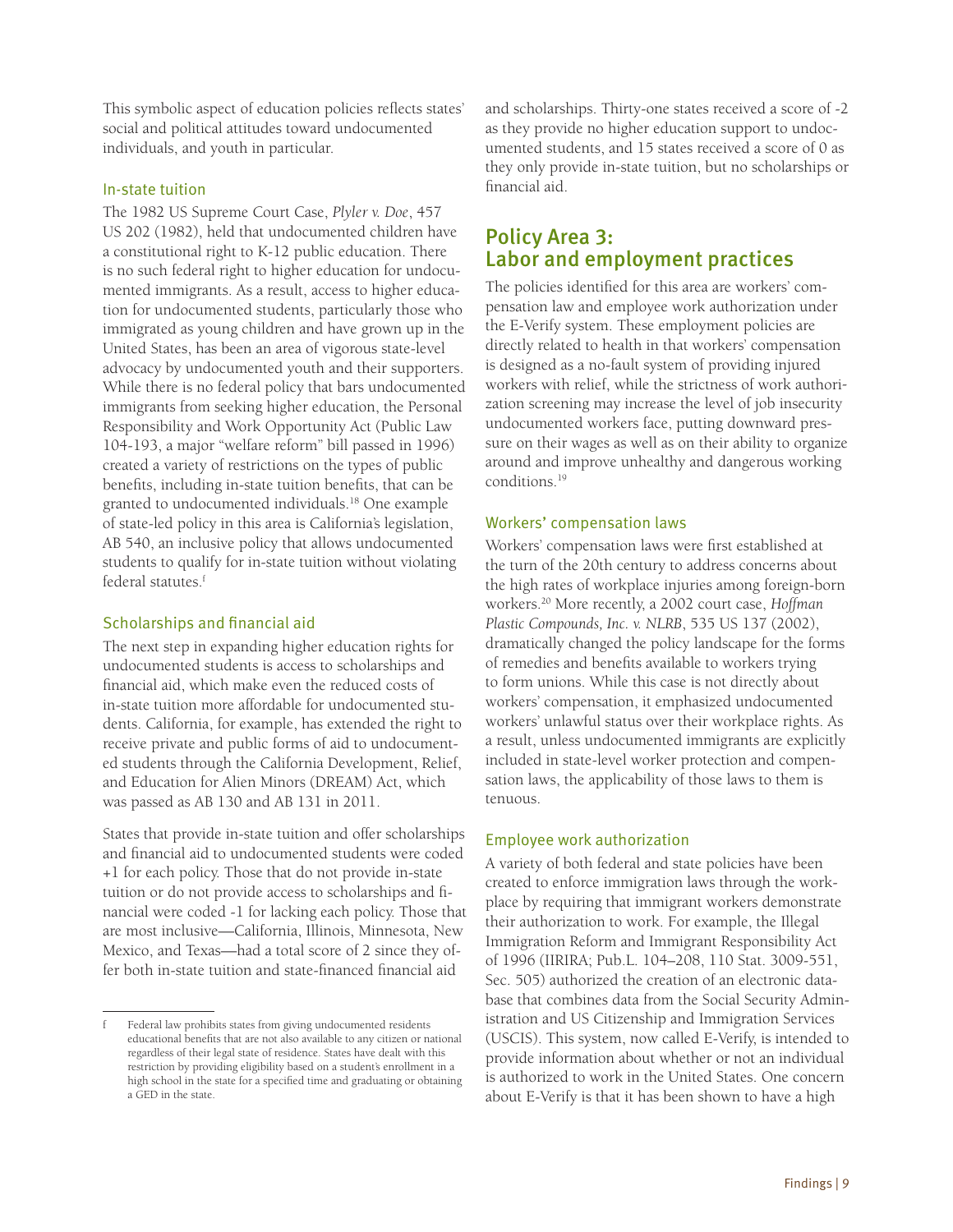<span id="page-12-0"></span>error rate, erroneously identifying authorized workers as unauthorized.21 A second concern is that employment eligibility enforcement can be used to intimidate undocumented workers who seek to organize or improve their working conditions.22 Policies that impose employment verification checks may also increase the marginalization of undocumented workers into informal, poorly protected employment. Currently, there is no federal legislation requiring the use of E-Verify other than for federal employment. Twenty-one states, however, have created policies that require use of E-Verify by some or all employers. States such as Alabama, Arizona,<sup>g</sup> and Tennessee require that most or all employers use E-Verify. Others, including Colorado, Georgia, Florida, and Michigan, require its use by most public employers and their contractors. Two states—Minnesota and Pennsylvania—require it only by public contractors. In contrast, California and Illinois have policies that attempt to limit the use of E-Verify. For example, California's law prohibits local jurisdictions from mandating the use of E-Verify among local business.

States that affirmatively include undocumented immigrants in the definition of employee, and, therefore, explicitly include workers who are not lawfully present in their workers' compensation statutes, were coded as +1. Those who do not include undocumented immigrants in their definition of employee were coded as 0 since undocumented workers are not explicitly included or excluded, leaving them in an ambiguous status. States that require use of E-Verify in some manner were coded -1 and states that limit employers' use of E-Verify were coded +1. Only California received the most inclusive possible score of 2. In contrast, fifteen states received the most exclusive score possible of -1, indicating that they both mandate the use of E-Verify and do not explicitly include undocumented workers in their worker's compensation laws. The remaining thirty states received a score of 0, indicating their adoption of one of the two exclusive policy positions.

## Policy Area 4: Driver licensing and identification

The policies identified for this area are the provision of driver's licenses to undocumented immigrants and opposition to the REAL ID Act.

#### Driver licensing

Government-issued forms of identification provide access to a wide range of public and private resources. Undocumented immigrants have a limited number of personal identification options available to them. Some are able to obtain an ID card from their nation's consular office, such as the Mexican *matricula consular.*23 Some local municipalities, such as Oakland, San Francisco, and Chicago, offer municipal ID cards.<sup>24</sup> The aforementioned identification allows undocumented individuals to open bank accounts or engage in other transactions. A driver's license also confers the right to navigate the nation's roads and obtain car insurance, and increases safety and mobility for undocumented immigrants who live in areas that require a car for work, school, or shopping.

#### REAL ID Act

Federal policy through the REAL ID Act (Pub. L. No. 109-13, 119 Stat. 302) imposes restrictions on states that have policies to grant a driver's license or other form of identification to undocumented immigrants. Passed in 2005 as part of an anti-terrorism law, the act requires that state-issued identification cards comply with new federal regulations to be able to be used for "official" federal purposes (e.g., boarding commercial aircraft). For various reasons, including concerns about the cost of implementation, individual's privacy, and the exclusion of immigrants, many states have passed legislation or resolutions expressing their opposition to the law and limiting the state's involvement in its full implementation.

States that offer drivers' licenses to undocumented immigrants were coded +1 and those with no policy to provide driver's licenses, a de facto exclusion of undocumented immigrants, as -1. States that affirmatively oppose the REAL ID Act received a +1 and those with no opposition received a 0. The four states—Colorado, Illinois, Washington, and Utah—that received the highest score of 2 provide undocumented immigrants with drivers' licenses and oppose the REAL ID Act. The seven states that scored a 1—California, Nevada, District of Columbia, New Mexico, Maryland, Connecticut, and Vermont only provide driver's licenses; whereas the 21 states that scored 0 only oppose the REAL ID Act. The remaining 19 states are the most exclusive, with a score of -1.

g Chamber of Commerce v. Whiting, 131 S. Ct. 1968 (2011) upheld Arizona's employment verification law, ruling that required employment verification and subsequent sanctions were not preempted by federal authority.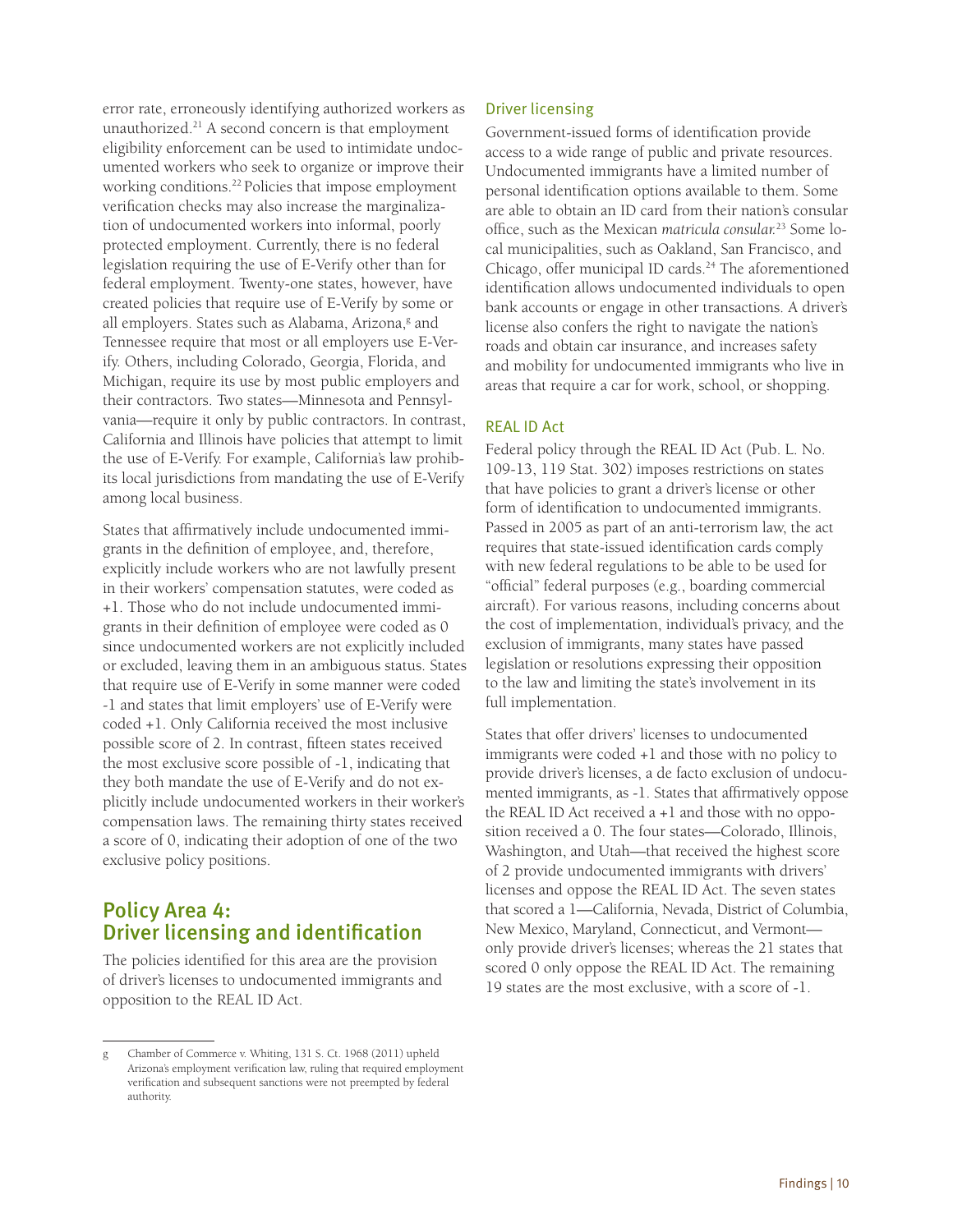### <span id="page-13-0"></span>Policy Area 5: Federal enforcement: Secure **Communities**

The policy identified for this area is state legislation to limit the federal Secure Communities (SComm) enforcement program. SComm has resulted in enforcement collaboration between immigration officials and local law enforcement. Through this program, local law enforcement checks the fingerprints of arrested individuals in FBI and USCIS databases to determine their legal status. SComm began with just 14 law enforcement jurisdictions in 2008, and was quickly adopted around the country. By January 2013, cooperation with SComm was the policy in all 50 states and the District of Columbia, as well as in five US Territories, encompassing a total of 3,181 jurisdictions that were sharing law enforcement information with federal immigration enforcement authorities. While the program purported to identify only high priority criminal cases, the information sharing between the local and federal levels allowed ICE to identify anyone who had been arrested, regardless of the outcome of their arrest or the type of infraction. As a result, this program has contributed to hundreds of thousands of deportations each year. In addition, evidence suggests that this program has had a negative impact on immigrant communities by creating barriers to health. Regardless of the presence of enforcement, evidence also demonstrates that undocumented immigrants are less likely to access health care due to fears about being deported, even when care is available or when they have health insurance.<sup>25</sup> SComm, therefore, may exacerbate these barriers, decreasing access to health care and increasing psychosocial stress related to fear of deportation.<sup>2, 26</sup>

#### Policies to limit the impact of SComm

Because of the disruptive impact of this policy on local communities, it has been the target of state and national advocacy. At the state level, advocacy groups have targeted state legislators to mitigate the impact of the program. California, Massachusetts, New York, Illinois, and the District of Columbia try to limit the scope of SComm by attempting to opt-out of the program or passing laws instructing law enforcement to ignore specific ICE requests. California, for example, passed the Transparency and Responsibility Using State Tools or (TRUST) Act in 2013 (Gov. Code, §§ 7282, 7282.5; Stats. 2013, Ch. 570). This legislation sets a minimum standard across the state to ensure that people with low-level, non-violent offenses are not held for deportation purposes; it does not, however, bar all forms of collaboration between local law enforcement agencies and immigration enforcement authorities. Connecticut and Colorado have adopted similar legislation.

Despite the importance of these state policies, the enforcement landscape is quickly changing. At the national level, President Obama announced the end of SComm as part of a sweeping executive action taken in November 2014. SComm will be replaced by the Priority Enforcement Program (PEP). PEP will end the practice of local law enforcement transferring individuals to ICE custody, but may continue to involve local law enforcement in enforcement activities and will likely continue to result in significant numbers of deportations.27 Therefore, it remains to be seen what role legislation such as the TRUST Act will have in protecting the health of undocumented immigrants or what future state policies will be needed to mitigate the impact of federal enforcement on these individuals and their families.

States that have a policy to limit SComm in their state were coded +1 and those that do not have any policy, a de facto endorsement of federal enforcement policy, were coded -1. Only three states—California, Colorado, and Connecticut—scored 1, as they are the only states that have attempted to limit SComm.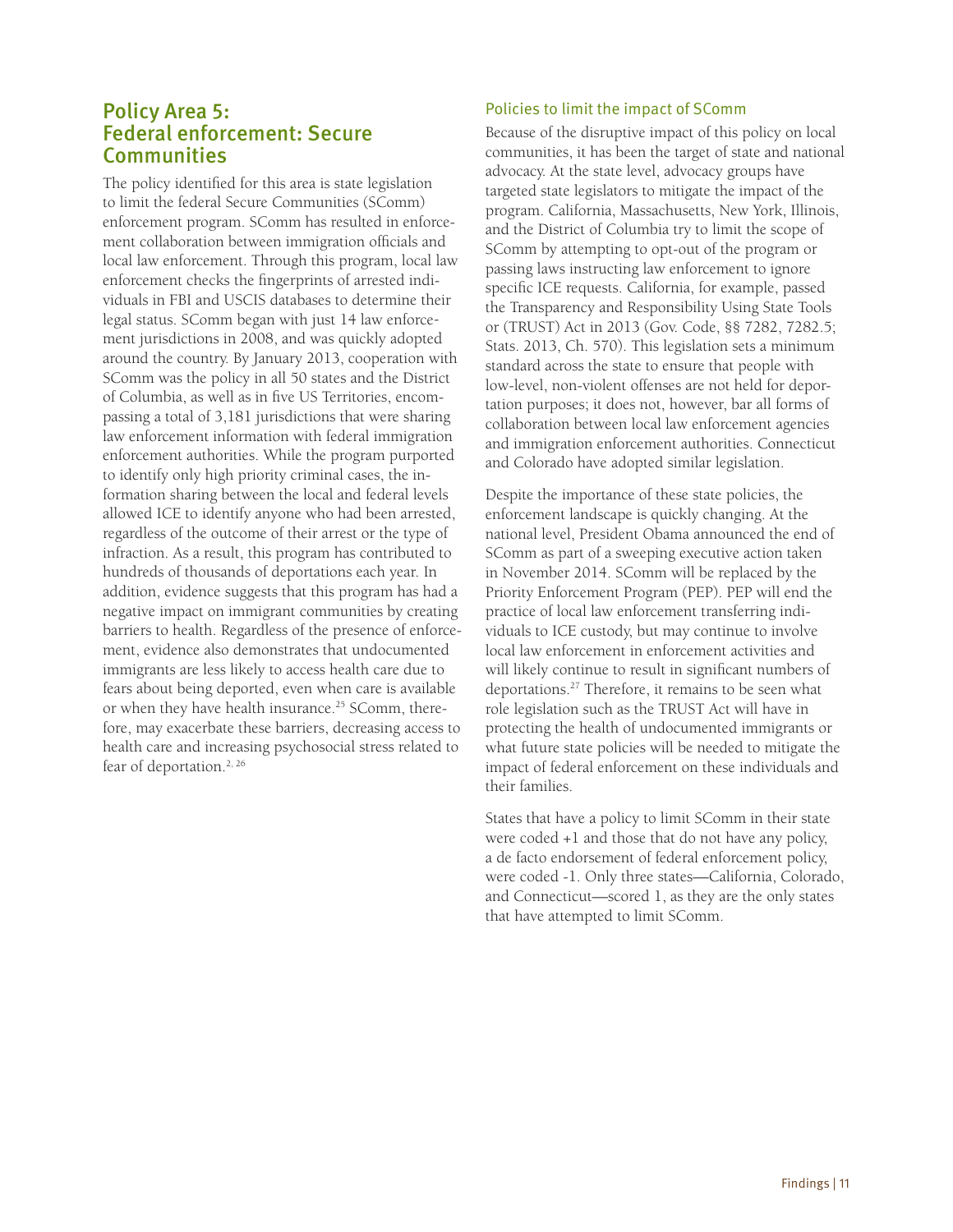### Table: Scoring of policies related to undocumented immigrants' health, total and policy area scores

| <b>State</b>         | <b>State</b><br>immigrant<br>inclusion<br>score total | <b>Public health</b><br>and welfare<br><b>benefits</b> | <b>Higher</b><br>education | <b>Labor and</b><br>employment<br>practices | <b>Driver</b><br>licensing and<br><b>Identification</b> | <b>Secure</b><br><b>Communities</b> |
|----------------------|-------------------------------------------------------|--------------------------------------------------------|----------------------------|---------------------------------------------|---------------------------------------------------------|-------------------------------------|
| California           | 9                                                     | $\overline{\mathbf{3}}$                                | $\overline{2}$             | $\overline{2}$                              | $\overline{1}$                                          | $\overline{1}$                      |
| Illinois             | $\overline{7}$                                        | $\overline{3}$                                         | $\overline{2}$             | $\mathbf{1}$                                | $\overline{2}$                                          | $-1$                                |
| Washington           | $\overline{4}$                                        | $\overline{3}$                                         | $\mathbf 0$                | $\mathbf{0}$                                | $\overline{2}$                                          | $-1$                                |
| Colorado             | $\sqrt{2}$                                            | $-1$                                                   | $\mathbf 0$                | $\mathbf 0$                                 | $\overline{2}$                                          | $\mathbf{1}$                        |
| <b>Texas</b>         | $\sqrt{2}$                                            | $\mathbf{1}$                                           | $\overline{2}$             | $\mathbf{1}$                                | $-1$                                                    | $-1$                                |
| District of Columbia | $\mathbf{1}$                                          | $\overline{\mathbf{3}}$                                | $-2$                       | $\,0\,$                                     | $\mathbf{1}$                                            | $-1$                                |
| Minnesota            | $\mathbf{1}$                                          | $\mathbf{1}$                                           | $\sqrt{2}$                 | $-1$                                        | $\mathbf{0}$                                            | $-1$                                |
| <b>New Mexico</b>    | $\overline{1}$                                        | $-1$                                                   | $\overline{2}$             | $\boldsymbol{0}$                            | $\mathbf{1}$                                            | $-1$                                |
| <b>New York</b>      | $\mathbf{1}$                                          | $\overline{\mathbf{3}}$                                | $\mathbf 0$                | $\boldsymbol{0}$                            | $-1$                                                    | $-1$                                |
| Oregon               | $\pmb{0}$                                             | $\mathbf{1}$                                           | $\mbox{O}$                 | $\mathbf 0$                                 | $\mathbf{0}$                                            | $-1$                                |
| Connecticut          | $-1$                                                  | $-3$                                                   | $\mathbf 0$                | $\mathbf{0}$                                | $\mathbf{1}$                                            | $\mathbf{1}$                        |
| Maryland             | $-1$                                                  | $-1$                                                   | $\mathbf 0$                | $\mathbf 0$                                 | $\mathbf{1}$                                            | $-1$                                |
| Massachusetts        | $-1$                                                  | $\overline{3}$                                         | $-2$                       | $\mathbf 0$                                 | $-1$                                                    | $-1$                                |
| Michigan             | $-1$                                                  | $\mathbf{1}$                                           | $\mbox{O}$                 | $-1$                                        | $\mathbf 0$                                             | $-1$                                |
| Oklahoma             | $-1$                                                  | $\mathbf{1}$                                           | $\mathbf 0$                | $-1$                                        | $\mathbf 0$                                             | $-1$                                |
| Rhode Island         | $-1$                                                  | $\mathbf{1}$                                           | $\mathbf 0$                | $\mathbf 0$                                 | $-1$                                                    | $-1$                                |
| Arkansas             | $-2$                                                  | $\mathbf{1}$                                           | $-2$                       | $\mathbf{0}$                                | $\mathsf{O}\xspace$                                     | $-1$                                |
| Hawaii               | $-2$                                                  | $-1$                                                   | $\mathbf 0$                | $\mathbf 0$                                 | $\mathbf 0$                                             | $-1$                                |
| Nevada               | $-2$                                                  | $-1$                                                   | $-2$                       | $\mathbf{1}$                                | $\mathbf{1}$                                            | $-1$                                |
| Utah                 | $-2$                                                  | $-3$                                                   | $\boldsymbol{0}$           | $\boldsymbol{0}$                            | $\overline{2}$                                          | $-1$                                |
| Florida              | $-3$                                                  | $-1$                                                   | $\boldsymbol{0}$           | $\mathbf{0}$                                | $-1$                                                    | $-1$                                |
| Louisiana            | -3                                                    | $\mathbf{1}$                                           | $-2$                       | $-1$                                        | $\overline{0}$                                          | $-1$                                |
| Montana              | $-3$                                                  | $-1$                                                   | $\text{-}2$                | $\mathbf{1}$                                | $\mathsf{O}\xspace$                                     | $-1$                                |
| Nebraska             | $-3$                                                  | $-1$                                                   | $\mathbf 0$                | $-1$                                        | $\mathbf 0$                                             | $-1$                                |
| New Jersey           | $-3$                                                  | $-1$                                                   | $\mathbf 0$                | $\mathbf 0$                                 | $-1$                                                    | $-1$                                |
| Vermont              | $-3$                                                  | $-1$                                                   | $-2$                       | $\mathsf{O}\xspace$                         | $\mathbf{1}$                                            | $-1$                                |
| Wisconsin            | $-3$                                                  | $\mathbf{1}$                                           | $-2$                       | $\mathbf 0$                                 | $-1$                                                    | $-1$                                |
| Alaska               | $\mathbin{\text{-}} 4$                                | $-1$                                                   | $-2$                       | $\mathbf 0$                                 | $\mathbf 0$                                             | $-1$                                |
| Maine                | $\mathbin{\text{-}} 4$                                | $-1$                                                   | $-2$                       | $\mathbf 0$                                 | $\mathsf{O}\xspace$                                     | $-1$                                |
| New Hampshire        | $\mathbin{\text{-}} 4$                                | $-1$                                                   | $-2$                       | $\mathbf 0$                                 | $\mathbf 0$                                             | $-1$                                |
| North Dakota         | $-4$                                                  | $-1$                                                   | $-2$                       | $\mathbf 0$                                 | $\mathbf 0$                                             | $-1$                                |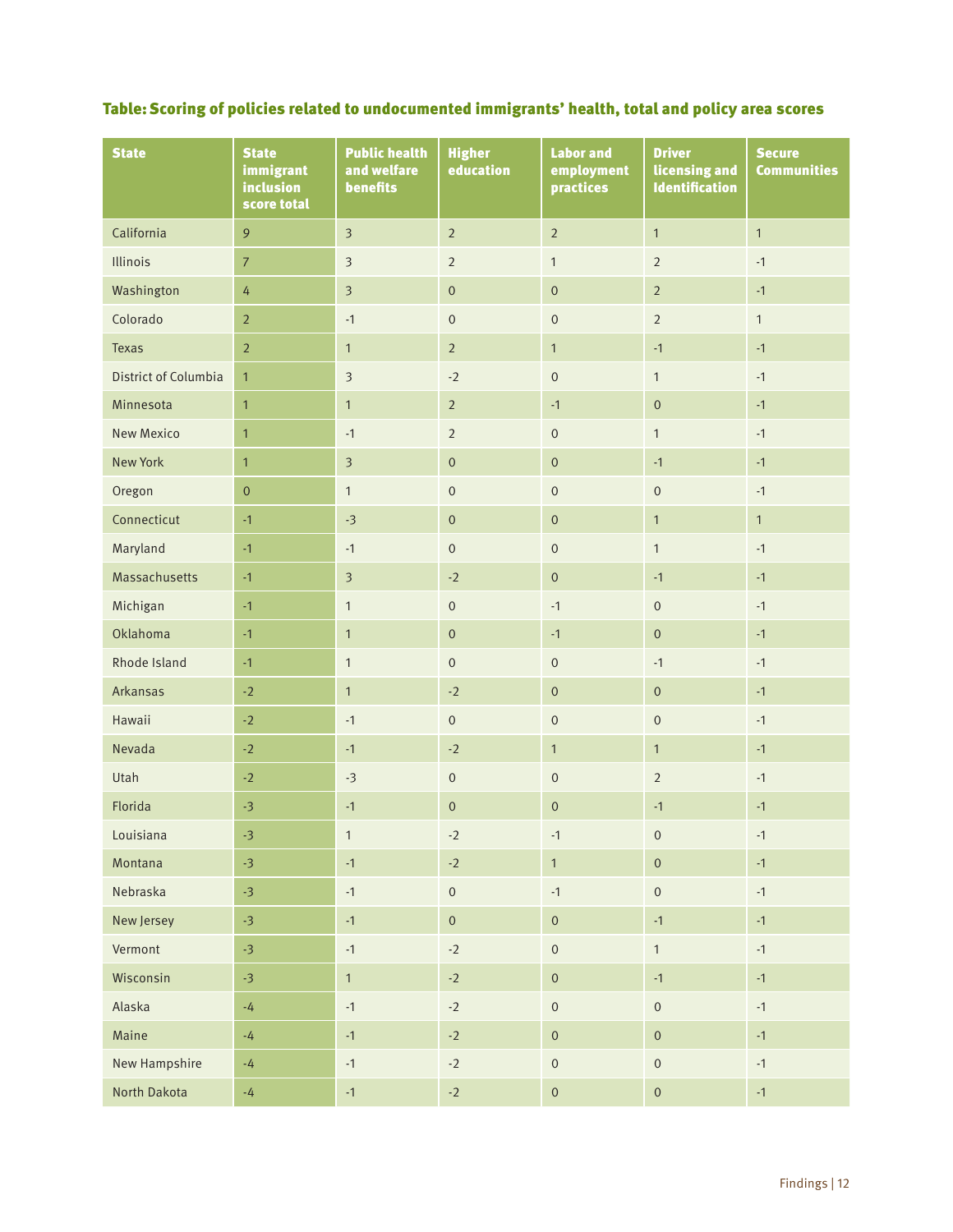| <b>State</b>         | <b>State</b><br>immigrant<br>inclusion<br>score total | <b>Public health</b><br>and welfare<br>benefits | <b>Higher</b><br>education | <b>Labor and</b><br>employment<br>practices | <b>Driver</b><br>licensing and<br><b>Identification</b> | <b>Secure</b><br><b>Communities</b> |
|----------------------|-------------------------------------------------------|-------------------------------------------------|----------------------------|---------------------------------------------|---------------------------------------------------------|-------------------------------------|
| South Carolina       | $-4$                                                  | $-1$                                            | $-2$                       | $\mathbf 0$                                 | $\overline{0}$                                          | $-1$                                |
| South Dakota         | $-4$                                                  | $-1$                                            | $-2$                       | $\mathbf 0$                                 | $\mathbf 0$                                             | $-1$                                |
| Tennessee            | $-4$                                                  | $\mathbf{1}$                                    | $-2$                       | $-1$                                        | $-1$                                                    | $-1$                                |
| Delaware             | $-5$                                                  | $-1$                                            | $-2$                       | $\mathbf 0$                                 | $-1$                                                    | $-1$                                |
| Georgia              | $-5$                                                  | $-1$                                            | $-2$                       | $-1$                                        | $\mathbf 0$                                             | $-1$                                |
| Idaho                | $-5$                                                  | $-1$                                            | $-2$                       | $-1$                                        | $\mathbf 0$                                             | $-1$                                |
| lowa                 | $-5$                                                  | $-1$                                            | $-2$                       | $\mathbf 0$                                 | $-1$                                                    | $-1$                                |
| Kansas               | $-5$                                                  | $-3$                                            | $\mathsf{O}\xspace$        | $\mathsf{O}\xspace$                         | $-1$                                                    | $-1$                                |
| Kentucky             | $-5$                                                  | $-1$                                            | $-2$                       | $\overline{0}$                              | $-1$                                                    | $-1$                                |
| Missouri             | $-5$                                                  | $-1$                                            | $-2$                       | $-1$                                        | $\mathbf 0$                                             | $-1$                                |
| North Carolina       | $-5$                                                  | $-1$                                            | $-2$                       | $\mathbf 0$                                 | $-1$                                                    | $-1$                                |
| Pennsylvania         | $-5$                                                  | $-1$                                            | $-2$                       | $-1$                                        | $\mathbf 0$                                             | $-1$                                |
| Virginia             | $-5$                                                  | $-1$                                            | $-2$                       | $-1$                                        | $\overline{0}$                                          | $-1$                                |
| Wyoming              | $-5$                                                  | $-1$                                            | $-2$                       | $\mathsf{O}\xspace$                         | $-1$                                                    | $-1$                                |
| Alabama              | $-6$                                                  | $-1$                                            | $-2$                       | $-1$                                        | $-1$                                                    | $-1$                                |
| Arizona              | $-6$                                                  | $-3$                                            | $-2$                       | $\mathbf{0}$                                | $\mathbf{0}$                                            | $-1$                                |
| Indiana              | $-6$                                                  | $-1$                                            | $-2$                       | $-1$                                        | $-1$                                                    | $-1$                                |
| Mississippi          | $-6$                                                  | $-1$                                            | $-2$                       | $-1$                                        | $-1$                                                    | $-1$                                |
| <b>West Virginia</b> | $-6$                                                  | $-1$                                            | $-2$                       | $-1$                                        | $-1$                                                    | $-1$                                |
| Ohio                 | $-7$                                                  | $-3$                                            | $-2$                       | $\mathbf{0}$                                | $-1$                                                    | $-1$                                |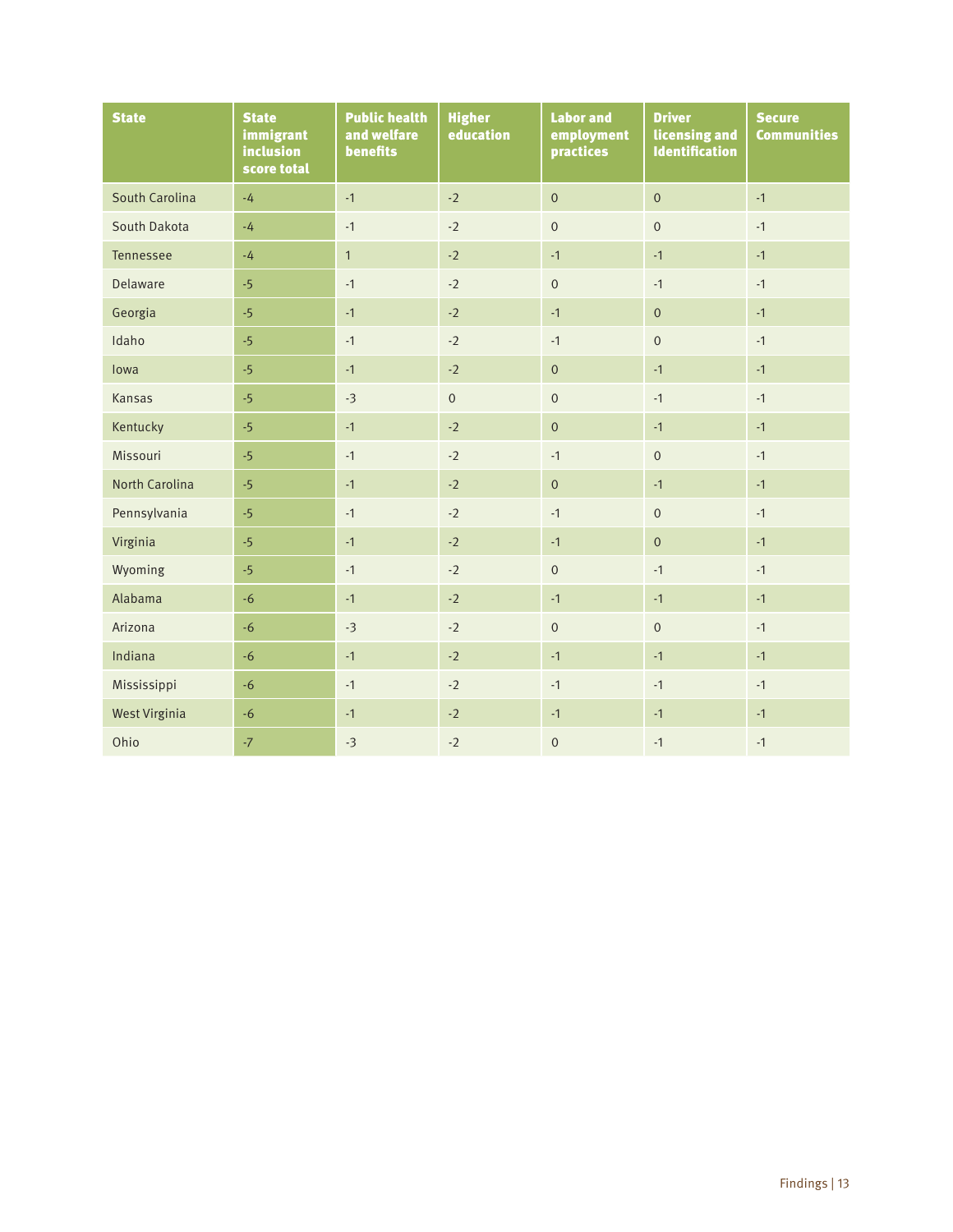#### Where states rank on policies that affect the health of the undocumented

We examined policies in five areas that affect the health and well-being of undocumented immigrants: public health and welfare benefits; higher education; labor and employment practices; driver licensing and identification; and the federal enforcement program, Secure Communities. We scored each state on whether their policies include or exclude undocumented immigrants; this map shows the total inclusion score for each state.

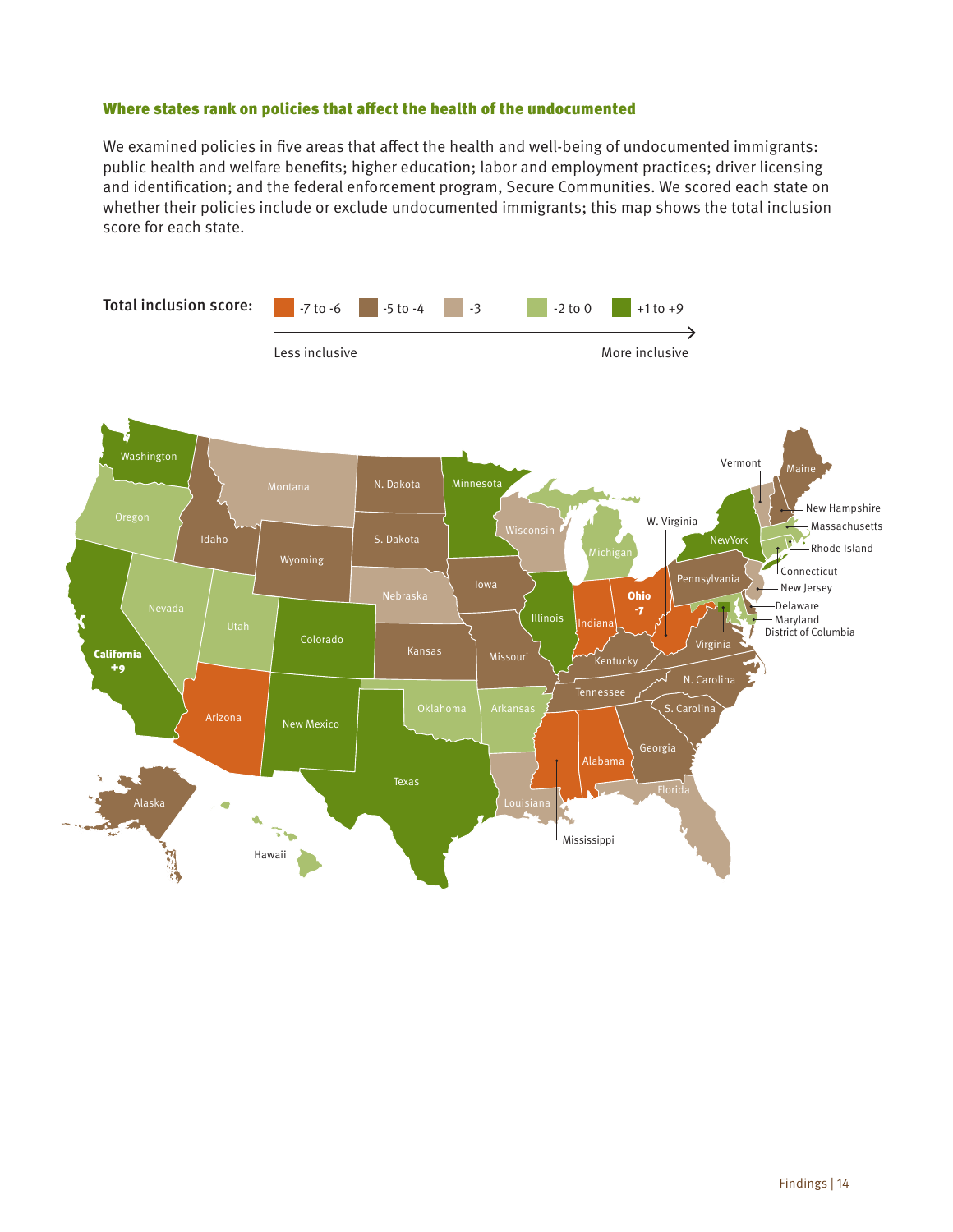# <span id="page-17-0"></span>**Discussion**

The primary goal of this report is to describe the state-level landscape for policies that affect the health and well-being of undocumented immigrants through shaping the social determinants of health. We have identified the variation across states in policies related to public health and welfare benefits, higher education, labor and employment practices, driver licensing and identification, and Secure Communities.

### Even having the highest score leaves much room for improvement

Taken as a whole, California scores as the most inclusive state in the country in policies that affect the health and well-being of immigrants, with Illinois closely following. California, similar to other states who rank high for inclusivity, has changed significantly since the 1990s when voters and legislators tried to bar undocumented children from public schools, took away undocumented residents' driver's licenses, and attempted to take away publicly financed prenatal care from undocumented women. Areas where relatively inclusive states such as California, Illinois, Washington, and Oregon can make further progress include passing legislation that provides health insurance to all residents regardless of their immigration status. In California, SB 4, the Health for All Act of 2015, has the potential to expand access to health care coverage by creating a parallel health care exchange with subsidies for undocumented immigrants in California and extending Medi-Cal (California's Medicaid program) to all those who meet income eligibility standards regardless of their immigration status, thereby better promoting immigrant integration into the social and economic fabric of the state.

In addition, state policy can help assure equitable access to benefits, rights and resources for undocumented immigrants at the local level. Although it is beyond the scope of this report, substantial local level variation exists in all states in the inclusion and exclusion of the undocumented immigrant population. For example, Escondido (San Diego County, CA) has integrated ICE

officers into city police sobriety checkpoints,<sup>28</sup> some local governments refuse to allow day labor centers to be built,<sup>29</sup> and there is county variation in what services public hospital and health care systems provide undocumented immigrants.30 Thus, even in states that have become national leaders in promoting policies that create conditions under which undocumented immigrants can be healthy, there is still much room to improve.

### Implementation matters

The presence or absence of policies is mediated by their implementation. While not addressed directly in this policy report, states and local governments are responsible for implementing many federal policies, and this local-level implementation becomes an important area that can affect undocumented immigrants. One example of state implementation discretion is how states define "emergency medical care" under emergency Medicaid. While federal law provides matching funding for undocumented immigrants under Medicaid only for medical emergencies, the definition of emergency varies from state to state. As a result, in some states, outpatient dialysis for renal failure is covered under emergency Medicaid, while in other states, dialysis is covered only when a person goes into diabetic shock and dialysis is required to save his or her life. Once the patient recovers, he or she is discharged to the community without further services until renal failure forces re-hospitalization.<sup>31-33</sup>

Even where federal policy appears clear, state and local implementation can work against the intent of the federal policy. For example, decades after the 1982 Supreme Court Case *Plyler v. Doe*, which held that grades K-12 education be made available equally to documented and undocumented students, some states and localities have tried to apply restrictions to undocumented immigrant children. For example, Alabama's HB 56 that passed in 2011 included language to discourage the use of public education by undocumented immigrants by asking for documents they could not provide, thus creating fear of deportation. Key parts of the legislation were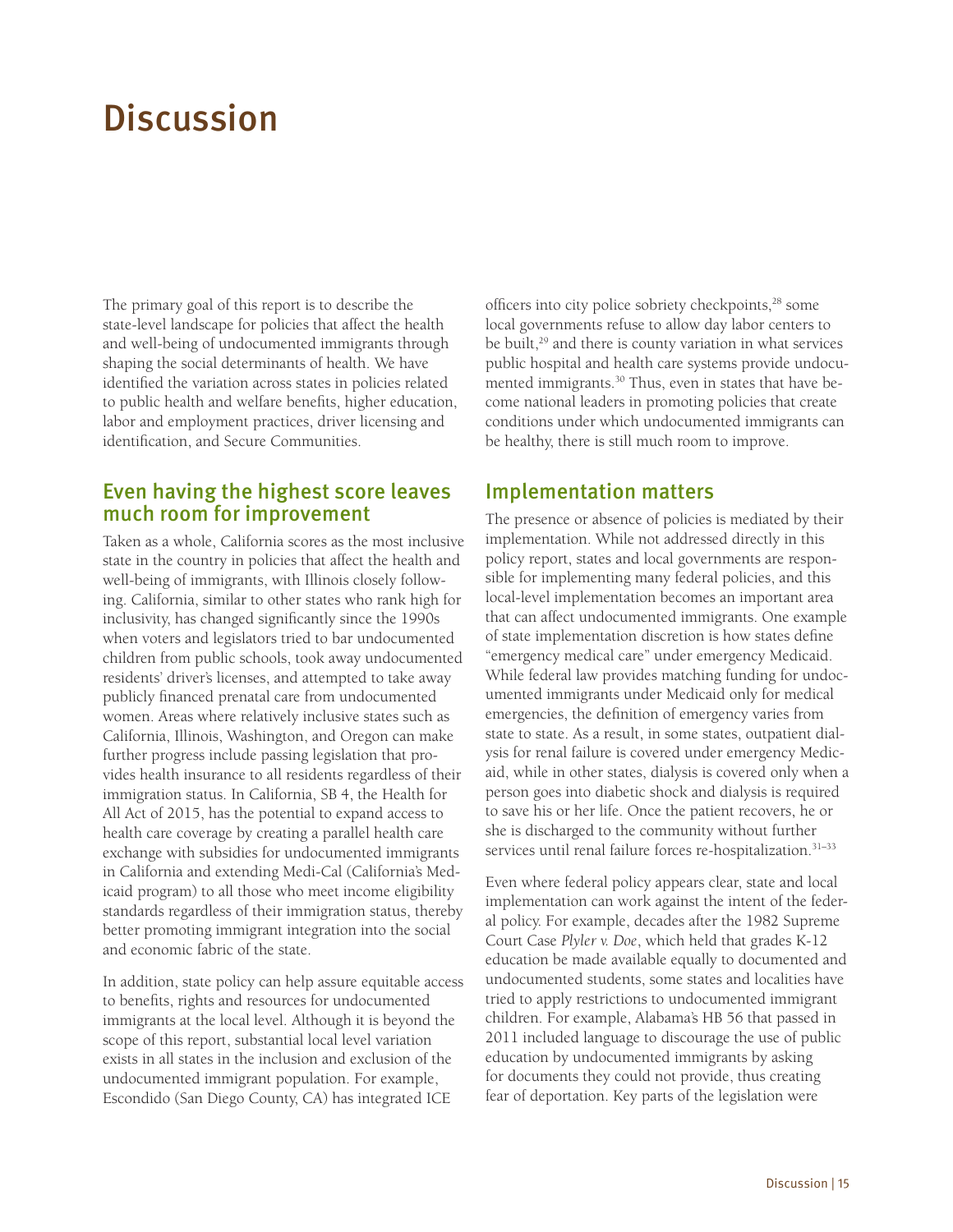subsequently blocked by federal courts. Between 2011– 2014, 17 complaints were filed against local school districts claiming violation of *Plyler v. Doe*, prompting the US Department of Education to release a memorandum outlining school districts' responsibilities.<sup>34</sup> In many of these cases, such as in Alabama, schools were asking parents to report Social Security numbers or provide birth certificates<sup>h</sup> for their children without informing them that such information was voluntary.

The interaction of state and federal policies related to implementation of these policies is also demonstrated by the complications California and other states have faced in issuing driver's licenses to undocumented immigrants. California's driver license bill, AB 60, was signed into law in 2013, but implementation has been complicated. In 2014, state officials developed a driver licensing program that sought to achieve a balance between facilitating access to obtaining a license and meeting federal identification requirements under REAL ID for undocumented immigrants. Yet, the federal government rejected a California-designed version of the license for not meeting the REAL ID requirements. At the same time, advocates have opposed versions of the licenses that differ too much from other licenses because they could stigmatize and single out undocumented drivers. Advocates also worked to expand the list of documents that are accepted to establish residence in California and to assure the privacy of individuals who share information with the state's Department of Motor Vehicles.<sup>35</sup> All of these decisions, shaped by federal law and implemented on the local level, have significant ramifications

for the success of the policy to extend driving privileges to undocumented immigrants in an environment that protects their privacy.

Finally, state policy provides standards for the laws and policies developed by local jurisdictions. When it comes to immigration and immigration-related policies, local jurisdictions have some flexibility: they can either expand on inclusive policy or structure their implementation in a manner that is ultimately exclusive. As an example, the local-level policy ensuring cooperation with SComm and collaboration with ICE has met with varied implementation throughout the nation. The operation of programs like SComm can include: 1) local police check federal database; 2) federal officials check for immigration status; 3) federal officials notify local police with a detainer (which is a non-binding request); 4) local police hold or not. Some local jurisdictions, e.g., California's San Francisco and Santa Clara Counties, opted to not cooperate with SComm, actions that established a precedent for the state-level TRUST Act described above. In another case, and following the Oregon court ruling that found it a constitutional violation to hold immigrants solely for the purpose of waiting until ICE can pick them up, county law enforcement agencies throughout the country, including the sheriffs' departments of Alameda County and Los Angeles, declared that they will not comply with "ICE holds."36, 37 Thus, action at both the state and local level in responding to and enforcing laws and policies has an influence on their ultimate impact on the health and well-being of undocumented immigrants.

h The intent of those local regulations was to discourage undocumented immigrant children, who have neither a social security number nor a US-birth certificate, from enrolling in school, based on fears of deportation.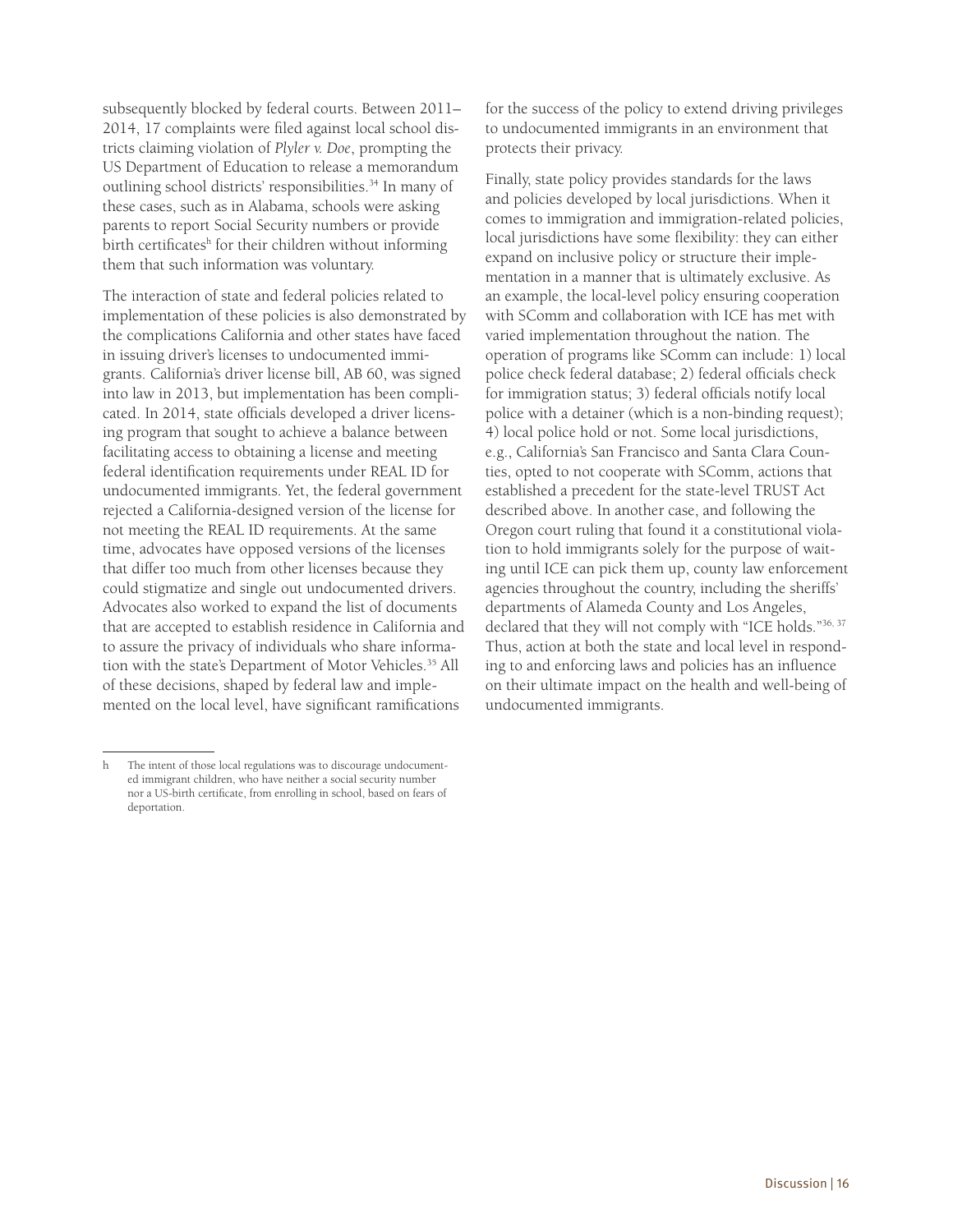# <span id="page-19-0"></span>Recommendations

Based on our examination of the state-level policies that affect undocumented immigrants and their families, there are several areas of policy that can be addressed at the state and local level to improve the conditions under which undocumented residents can be healthy:

- **Expand laws that actively grant undocumented immigrants' with rights** beyond the more exclusionary federal standard, such as driver's licenses, access to higher education, and access to health care.
- **Buffer the impact of federal laws that restrict undocumented immigrants' rights or access to resource**s via state and local involvement in enforcement, such as limiting the use of E-Verify or limiting cooperation with the Priority Enforcement Program (formerly SComm).
- **Strengthen laws that are** not explicitly immigration-related, but that create a legal or social environment that is **more inclusive and beneficial to undocumented immigrants**, such as strong labor and employment protections and higher education affordability.
- **Explicitly include undocumented immigrants in policies that apply broadly to the population**, but in which legal status limits the level or type of benefits available, such as through the SNAP funding formula and workers' compensation statutes.

In addition to these policy areas, many other public policies need to be extended in the context of their impact on undocumented immigrant health. These policy areas include:

• **A wider variety of social welfare policies that provide basic rights**. Following the Universal

Declaration of Human Rights, of which the United States is a signatory, political, economic, and social rights (including health) should be extended to all residents who contribute to the society and the economy of the state.

- **Policies specific to health issues** (e.g., end-of-life care) **and labor issues** (e.g., preventing wage theft or occupational injury, etc).
- **Administrative and implementation policies at the state and local levels that promote immigrant integration**, such as free ESL classes, legal assistance in seeking deferred action or other options for obtaining lawful status, and professional licenses without regard to immigration status.
- **Policies that create a climate of acceptance of all immigrant**s and that would reduce immigrants' fear and avoidance of public authorities.

Policy deliberations and analysis should also take into account the intersection of immigration and immigrant policies with the policies in other sectors. Evidence suggests that the intersection of policies (e.g., labor and immigration policies, education and immigration policies, and health and immigration policies) affects undocumented immigrants in ways that are not anticipated by one policy sector alone. More research is also needed to understand the impact of these policies in the context of undocumented immigrants' intersecting identities and experiences, such as sex, race, and socioeconomic status. Additional research is needed to ascertain the relationship between policy and health outcomes, as well as the cumulative effect of other social determinants of health.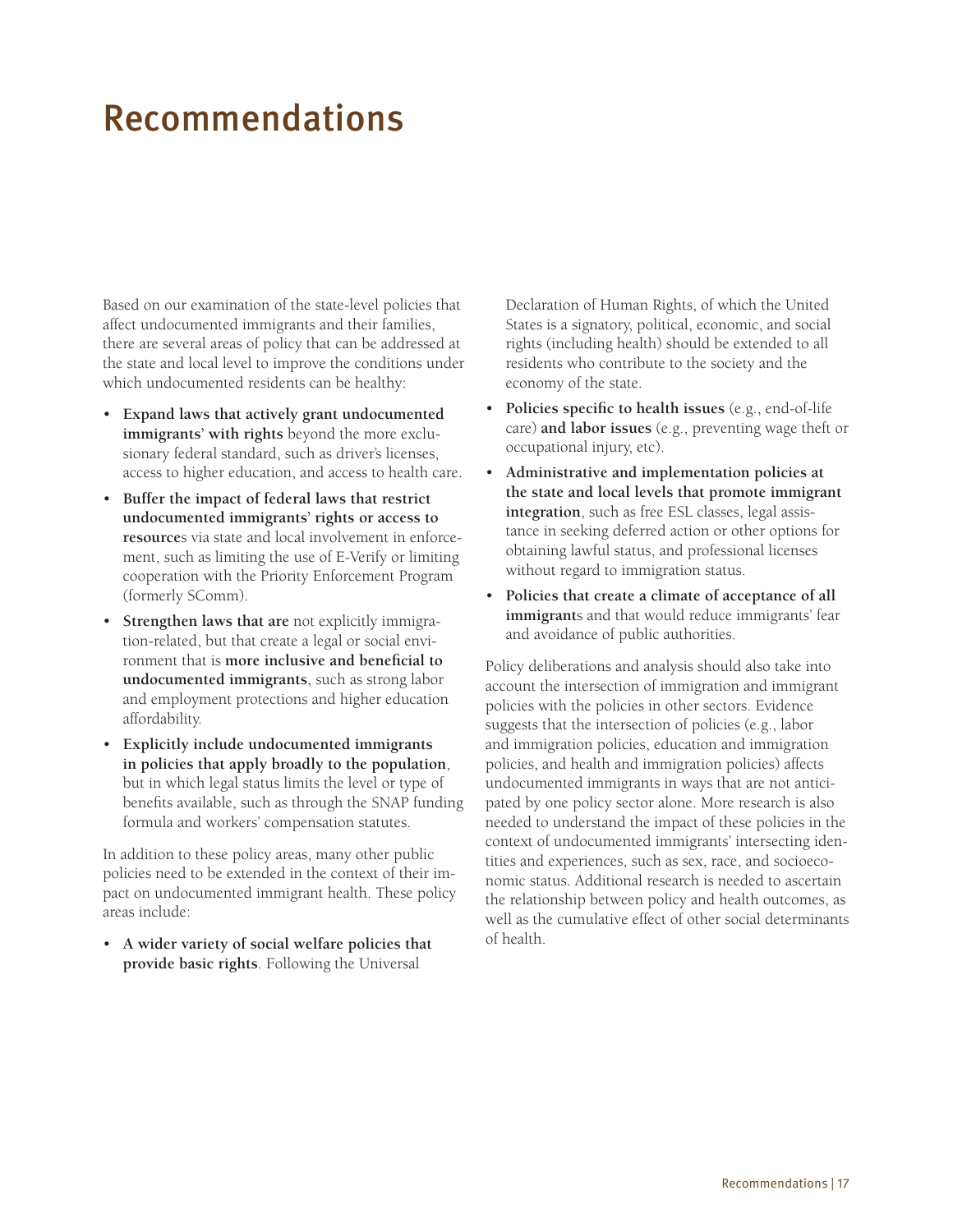# <span id="page-20-0"></span>Conclusion

This report presents state policies in five areas that facilitate access to, or deny, benefits, rights, and resources for undocumented immigrants. It categorizes each state based on its level of inclusion of exclusion in these five areas. The public health literature highlights the critical role that policies such as those discussed here play in ensuring that immigrants are able to integrate economically, politically, and socially; the failure of public policy to include undocumented immigrants may result in inequities in health outcomes for undocumented immigrants compared with other groups.

Research and advocacy are needed to identify and expand inclusive policies toward undocumented immigrants and to identify and challenge exclusive policies

that negatively impact the health of undocumented immigrants. Additional research is needed to identify the social and political environments that lead to social norms and political trends that are favorable to the health of all persons living and working in the US, including undocumented immigrants. This analysis of each state's policies brings to light the critical role each state plays in promoting or hindering the well-being of undocumented immigrants throughout the nation, and it sets the stage for additional research, advocacy, and action to ensure the advancement of policies that include undocumented immigrants.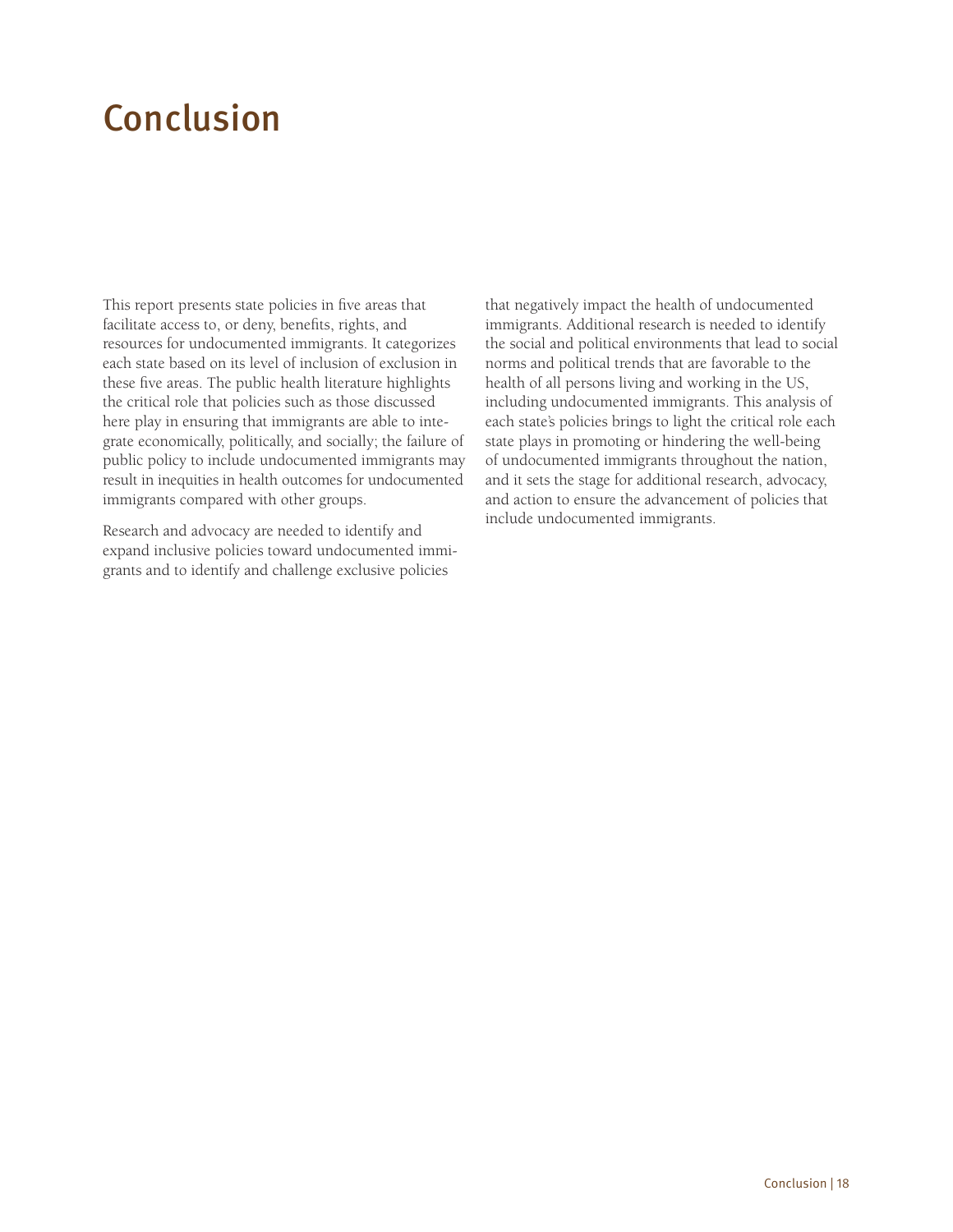## <span id="page-21-0"></span>References

- 1. Castaneda H, Holmes SM, Madrigal DS, Young ME, Beyeler N, Quesada J. Immigration as a social determinant of health. *Annu Rev Public Health* 2015; 18;36:375–392.
- 2. Rhodes SD, Mann L, Siman FM, Song E, Alonzo J, Downs M, et al. The impact of local immigration enforcement policies on the health of immigrant hispanics/latinos in the United States. *Am J Public Health* 2015;105(2):329–37.
- 3. Willen SS. Migration, "illegality," and health: mapping embodied vulnerability and debating health-related deservingness. *Soc Sci Med* 2012;74(6):805–11.
- 4. Martinez O, Wu E, Sandfort T, Dodge B, Carballo-Dieguez A, Pinto R, et al. Evaluating the Impact of Immigration Policies on Health Status Among Undocumented Immigrants: A Systematic Review. *J Immigr Minor Health* Dec 28 2013. [Epub ahead of print]
- 5. Hall M, Greenman E. The Occupational Cost of Being Illegal in the United States: Legal Status, Job Hazards, and Compensating Differentials. *International Migration Review* May 3 2014. [Epud ahead of print]
- 6. Motomura H. *Immigration Outside the Law*. New York, USA: Oxford University Press 2014.
- 7. Pew Research Center. Modes of Entry for the Unauthorized Migrant Population. Washington, D.C.: Pew Research Center, Hispanic Trends May 22 2006. Available at: [www.pewhispanic.org/2006/05/22/modes-of](http://www.pewhispanic.org/2006/05/22/modes-of-entry-for-the-unauthorized-migrant-population/)[entry-for-the-unauthorized-migrant-population.](http://www.pewhispanic.org/2006/05/22/modes-of-entry-for-the-unauthorized-migrant-population/)
- 8. Martin DA. Twilight Statuses: A Closer Examination of the Unauthorized Population. Washington, D.C.: Migration Policy Institute Policy Brief June 2005, Vol. 2. Available at: [www.migrationpolicy.org/research/twilight-statuses](http://www.migrationpolicy.org/research/twilight-statuses-closer-examination-unauthorized-population)[closer-examination-unauthorized-population.](http://www.migrationpolicy.org/research/twilight-statuses-closer-examination-unauthorized-population)
- 9. Passel J, Rohal M. Unauthorized Immigrant Totals Rise in 7 States, Fall in 14: Decline in Those From Mexico Fuels Most State Decreases. Washington, D.C.: Pew Research Center 2014.
- 10. Passel J and Cohn D. A Portrait of Unauthorized Immigrants in the United States. Washington, D.C.: Pew Hispanic Center 2009. Available at: [www.pewhispanic.org/2014/11/18/](http://www.pewhispanic.org/2014/11/18/unauthorized-immigrant-totals-rise-in-7-states-fall-in-14/) [unauthorized-immigrant-totals-rise-in-7-states-fall-in-14.](http://www.pewhispanic.org/2014/11/18/unauthorized-immigrant-totals-rise-in-7-states-fall-in-14/)
- 11. Braveman P, Egerter S, Williams DR. The social determinants of health: coming of age. *Annu Rev Public Health* 2011;32:381–98.
- 12. Selden TM. Compliance with well-child visit recommendations: evidence from the Medical Expenditure Panel Survey, 2000–2002. *Pediatrics* 2006;118(6):e1766–78.
- 13. Institute of Medicine, Committee on the Consequences of Uninsurance. *Health Insurance is a Family Matter*. Washington, D.C.: National Academies Press 2002. Available at: [www.iom.edu/Reports/2002/Health-Insurance-is-a-Family-](http://www.iom.edu/Reports/2002/Health-Insurance-is-a-Family-Matter.aspx)[Matter.aspx.](http://www.iom.edu/Reports/2002/Health-Insurance-is-a-Family-Matter.aspx)
- 14. Lu MC, Lin YG, Prietto NM, Garite TJ. Elimination of public funding of prenatal care for undocumented immigrants in California: a cost/benefit analysis. *Am J Obstet Gynecol*  2000;182(1 Pt 1):233–9.
- 15. Watson T. Inside the Refrigerator: Immigration Enforcement and Chilling Effects in Medicaid Participation. *American Economic Journal: Economic Policy* 2014;6(3):313–38.
- 16. Baum S, Flores SM. Higher education and children in immigrant families. *Future Child* 2011;21(1):171–93.
- 17. Heller DE. The Effects of Tuition and State Financial Aid on Public College Enrollment *The Review of Higher Education* 1991;23(1):65–89.
- 18. National Council of State Legislatures. Undocumented Student Tuition: Overview. Washtington, D.C.: National Council of State Legislatures, Education Project 2015. Available at: [www.ncsl.org/research/education/](http://www.ncsl.org/research/education/undocumented-student-tuition-overview.aspx) [undocumented-student-tuition-overview.aspx.](http://www.ncsl.org/research/education/undocumented-student-tuition-overview.aspx)
- 19. Walter N, Bourgois P, Margarita Loinaz H, Schillinger D. Social context of work injury among undocumented day laborers in San Francisco. *J Gen Intern Med* 2002;17(3):221–9.
- 20. O'Donnovan AM. Immigrant Workers and Workers' Compensation After Hoffman Plastics Compounds, Inc. v NLRB. *New York University Review of Law and Social Change* 2006;30.
- 21. Westat. Findings of the E-Verify Program Evaluation. Rockville, MD: Westat December 2009. Available at: [www.uscis.gov/sites/default/files/USCIS/E-Verify/E-Verify/](http://www.uscis.gov/sites/default/files/USCIS/E-Verify/E-Verify/Final%20E-Verify%20Report%2012-16-09_2.pdf) [Final%20E-Verify%20Report%2012-16-09\\_2.pdf](http://www.uscis.gov/sites/default/files/USCIS/E-Verify/E-Verify/Final%20E-Verify%20Report%2012-16-09_2.pdf).
- 22. Nessel LA. Undocumented Immigrants in the Workplace: The Fallacy of Labor Protection and the Need for Reform. *Harvard Civil Rights-Civil Liberties Law Review* 2001;36.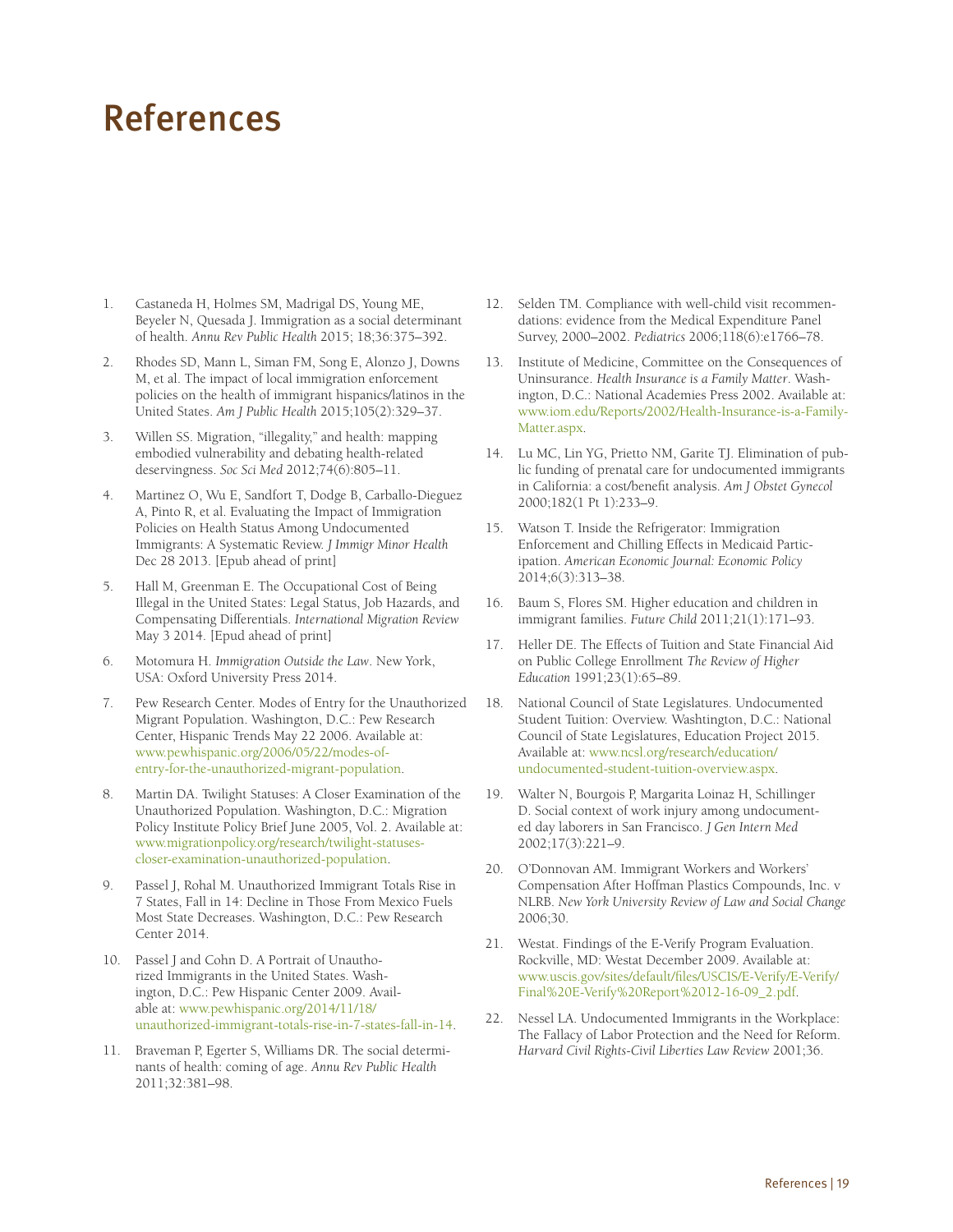- 23. National Immigrant Law Center. Basic Facts about Matricula consular. Los Angeles, CA: National Immigrant Law Center; August 2014. Available at: [www.nilc.org/](http://www.nilc.org/document.html?id=1124) [document.html?id=1124.](http://www.nilc.org/document.html?id=1124)
- 24. Center for Population Democracy. Who We Are: Municipal ID cards as a local strategy to promote belonging and shared community identity. New York, NY: Center for Popular Democracy; February 2014. Available at: [popular](http://populardemocracy.org/news/who-we-are-municipal-id-cards-local-strategy-promote-belonging-and-shared-community-identity)[democracy.org/news/who-we-are-municipal-id-cards](http://populardemocracy.org/news/who-we-are-municipal-id-cards-local-strategy-promote-belonging-and-shared-community-identity)[local-strategy-promote-belonging-and-shared-community](http://populardemocracy.org/news/who-we-are-municipal-id-cards-local-strategy-promote-belonging-and-shared-community-identity)[identity](http://populardemocracy.org/news/who-we-are-municipal-id-cards-local-strategy-promote-belonging-and-shared-community-identity).
- 25. Pourat N, Wallace SP, Hadler MW, Ponce N. Assessing health care services used by California's undocumented immigrant population in 2010. *Health Aff* (Millwood) 2014;33(5):840–7.
- 26. Hacker K, Chu J, Arsenault L, Marlin RP. Provider's perspectives on the impact of Immigration and Customs Enforcement (ICE) activity on immigrant health. *J Health Care Poor Underserved* 2012;23(2):651–65.
- 27. Johnson J. Policies for Apprehension, Detention and Removal of Undocumented Immigrants. Washington, D.C.: Department of Homeland Security November 21 2014. Available at: [www.dhs.gov/sites/default/files/publica](http://www.dhs.gov/sites/default/files/publications/14_1120_memo_prosecutorial_discretion.pdf)[tions/14\\_1120\\_memo\\_prosecutorial\\_discretion.pdf.](http://www.dhs.gov/sites/default/files/publications/14_1120_memo_prosecutorial_discretion.pdf)
- 28. Lee M. Escondido back in illegal immigration spotlight. *U-T San Diego* October 31, 2010. Available at: http://www. utsandiego.com/news/2010/oct/31escondido-backillegal-immigration-spotlight/.
- 29. Loffee K. New Latino Group Aiming for Day Labor Center in Petaluma. *The Patch* May 23 2011. Available at: [patch.](http://patch.com/california/petaluma/new-latino-group-aiming-for-day-laborer-center-in-petaluma) [com/california/petaluma/new-latino-group-aiming-for-day](http://patch.com/california/petaluma/new-latino-group-aiming-for-day-laborer-center-in-petaluma)[laborer-center-in-petaluma](http://patch.com/california/petaluma/new-latino-group-aiming-for-day-laborer-center-in-petaluma).
- 30. Health Access. California's Uneven Safety Net: A Survey of County Health Care. Oakland, CA: Health Access November 2013.
- 31. Legal Momentum and Morgan Lewis L. Emergency Medicaid for Non-Qualified Immigrants. Washington, D.C.: Legal Impact 2014. Available at: [niwaplibrary.wcl.american.](http://niwaplibrary.wcl.american.edu/public-benefits/health-care/17.1_Emergency-Medicaid-Chart-MANUAL-ES.pdf) [edu/public-benefits/health-care/17.1\\_Emergency-](http://niwaplibrary.wcl.american.edu/public-benefits/health-care/17.1_Emergency-Medicaid-Chart-MANUAL-ES.pdf)[Medicaid-Chart-MANUAL-ES.pdf.](http://niwaplibrary.wcl.american.edu/public-benefits/health-care/17.1_Emergency-Medicaid-Chart-MANUAL-ES.pdf)
- 32. Galewitz P. Medicaid Helps Hospitals Pay For Illegal Immigrants' Care. *Kaiser Health News* 2013 February 12 2013. Available at: [kaiserhealthnews.org/news/](http://kaiserhealthnews.org/news/medicaid-illegal-immigrant-emergency-care) [medicaid-illegal-immigrant-emergency-care](http://kaiserhealthnews.org/news/medicaid-illegal-immigrant-emergency-care).
- 33. Office of Inspector General. Review of Medicaid Funding for Emergency Services Provided to Nonqualified Aliens. Washington, D.C.: Department of Health and Human Services September 2010. Available at: [oig.hhs.gov/oas/](http://oig.hhs.gov/oas/reports/region4/40707032.pdf) [reports/region4/40707032.pdf.](http://oig.hhs.gov/oas/reports/region4/40707032.pdf)
- 34. Department of Education. Dear Colleague Letter: School Enrollment Procedures. Washington, D.C.: Office for Civil Rights, Office of the General Council, US Department of Education and Civil Rights Division, US Department of Justice May 8 2014. Available at: [www2.ed.gov/about/of](http://www2.ed.gov/about/offices/list/ocr/letters/colleague-201405.pdf)[fices/list/ocr/letters/colleague-201405.pdf.](http://www2.ed.gov/about/offices/list/ocr/letters/colleague-201405.pdf)
- 35. Lovett I. California Driver's License Program Hits an Unexpected Hurdle. *New York Times* March 4 2014. Available at: [www.nytimes.com/2014/03/05/us/california-drivers](http://www.nytimes.com/2014/03/05/us/california-drivers-license-program-hits-an-unexpected-snag.html?_r=0)[license-program-hits-an-unexpected-snag.html?\\_r=0](http://www.nytimes.com/2014/03/05/us/california-drivers-license-program-hits-an-unexpected-snag.html?_r=0).
- 36. Winston A. Alameda County Sheriff Ends Detention Holds of Undocumented Immigrants. *Eastbay Express* May 21, 2014. Available at: [www.eastbayexpress.com/SevenDays/](http://www.eastbayexpress.com/SevenDays/archives/2014/05/21/alameda-county-sheriff-ends-detention-holds-of-undocumented-immigrants) [archives/2014/05/21/alameda-county-sheriff-ends](http://www.eastbayexpress.com/SevenDays/archives/2014/05/21/alameda-county-sheriff-ends-detention-holds-of-undocumented-immigrants)[detention-holds-of-undocumented-immigrants.](http://www.eastbayexpress.com/SevenDays/archives/2014/05/21/alameda-county-sheriff-ends-detention-holds-of-undocumented-immigrants)
- 37. Kopetman R. Orange County Sheriff's Department ends all immigration holds. *Orange County Register* June 23 2014. Available at: [www.ocregister.com/articles/county-](http://www.ocregister.com/articles/county-626924-department-ice.html)[626924-department-ice.html](http://www.ocregister.com/articles/county-626924-department-ice.html).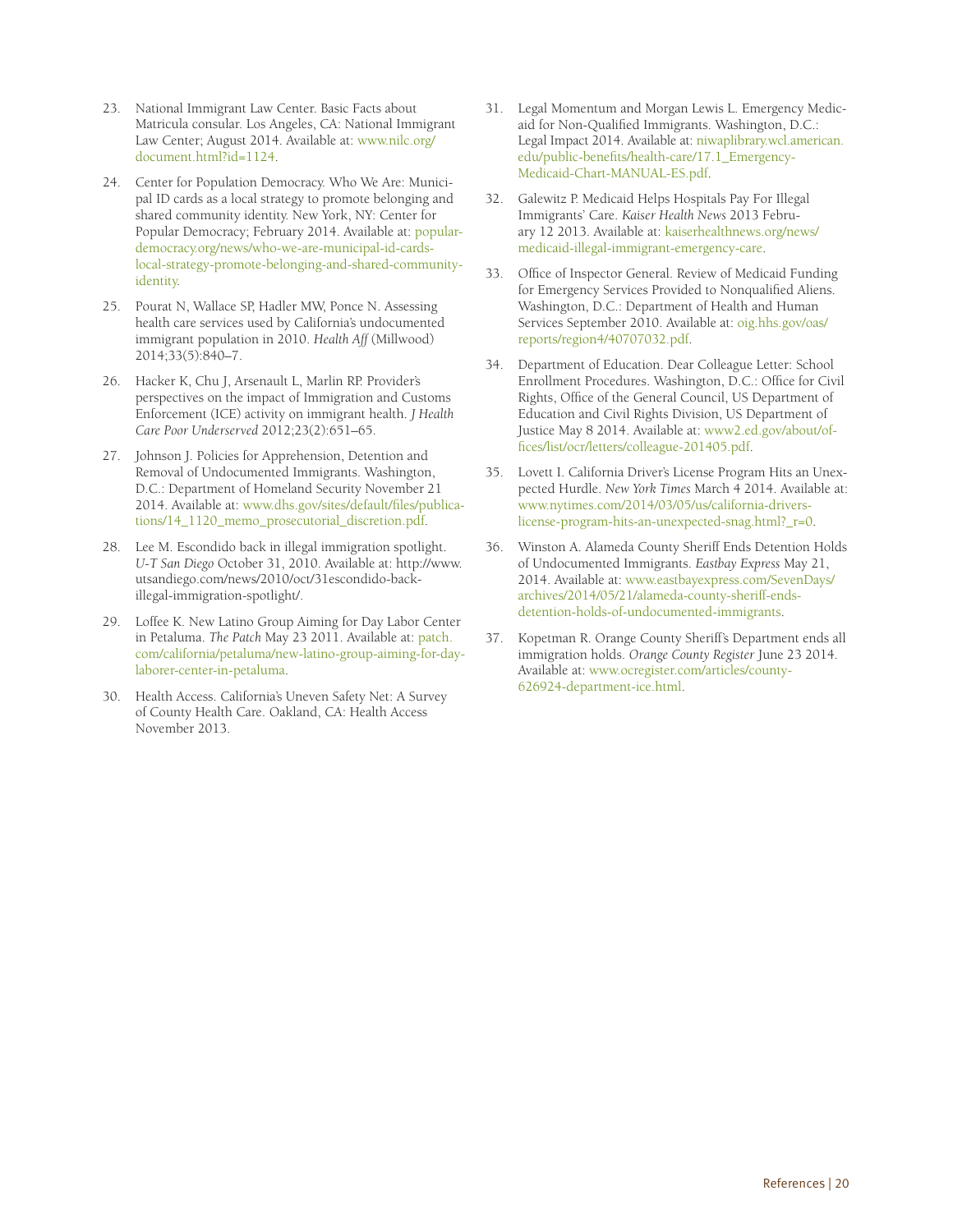# <span id="page-23-0"></span>Appendix: Policy sources

## Public health and welfare benefits

National Immigration Law Center, TABLE: *Medical Assistance Programs for Immigrants in Various States*, February 14, 2014. Available at: [www.nilc.org/](http://www.nilc.org/document.html?id=159) [document.html?id=159](http://www.nilc.org/document.html?id=159).

National Immigration Law Center, MAPS: *Health Care Coverage*, June 2014. Available at: [www.nilc.org/health](http://www.nilc.org/healthcoveragemaps.html)[coveragemaps.html.](http://www.nilc.org/healthcoveragemaps.html)

United States Department of Agriculture, Food and Nutrition Service, Supplemental Nutrition Assistance Program, *State Options Report*, 10th Edition, August 2012. Available at: [www.fns.usda.gov/sites/default/](http://www.fns.usda.gov/sites/default/files/10-State_Options.pdf) [files/10-State\\_Options.pdf](http://www.fns.usda.gov/sites/default/files/10-State_Options.pdf).

## Higher education

National Council of State Legislatures, *Undocumented Student Tuition: State Action*. Available at [www.ncsl.org/](http://www.ncsl.org/research/education/undocumented-student-tuition-state-action.aspx#2) [research/education/undocumented-student-tuition](http://www.ncsl.org/research/education/undocumented-student-tuition-state-action.aspx#2)[state-action.aspx#2](http://www.ncsl.org/research/education/undocumented-student-tuition-state-action.aspx#2).

National Immigration Law Center, *Inclusive Policies Advance Dramatically in the States*, October 2013. Available at [www.nilc.org/document.html?id=963](http://www.nilc.org/document.html?id=963).

## Labor and employment practices

National Council of State Legislatures, *E-Verify and Table: States Requiring E-Verify*, December 2012. Available at [www.ncsl.org/research/immigration/everify-faq.aspx.](http://www.ncsl.org/research/immigration/everify-faq.aspx)

## Driver licensing and identification

National Council of State Legislatures, *States Offering Driver's Licenses to Immigrants*, November 2014. Available at [www.ncsl.org/research/immigration/](http://www.ncsl.org/research/immigration/states-offering-drivers-licenses-to-immigrants.aspx) [states-offering-drivers-licenses-to-immigrants.aspx.](http://www.ncsl.org/research/immigration/states-offering-drivers-licenses-to-immigrants.aspx)

National Immigration Law Center, *Inclusive Policies Advance Dramatically in the States*, October 2013. Available at [www.nilc.org/document.html?id=963](http://www.nilc.org/document.html?id=963).

National Council of State Legislatures, *State Legislative Activity in Opposition to the Real ID Act*, January 2014. Available at [www.ncsl.org/documents/standcomm/](http://www.ncsl.org/documents/standcomm/sctran/REALIDComplianceReport.pdf) [sctran/REALIDComplianceReport.pdf](http://www.ncsl.org/documents/standcomm/sctran/REALIDComplianceReport.pdf).

### Federal enforcement: Secure **Communities**

Immigrations and Customs Enforcement, *Activated Jurisdictions*, January 2015. Available at [www.ice.gov/](http://www.ice.gov/doclib/secure-communities/pdf/sc-activated2.pdf) [doclib/secure-communities/pdf/sc-activated2.pdf](http://www.ice.gov/doclib/secure-communities/pdf/sc-activated2.pdf).

National Immigration Law Center, *Inclusive Policies Advance Dramatically in the States*, October 2013. Available at [www.nilc.org/document.html?id=963](http://www.nilc.org/document.html?id=963).